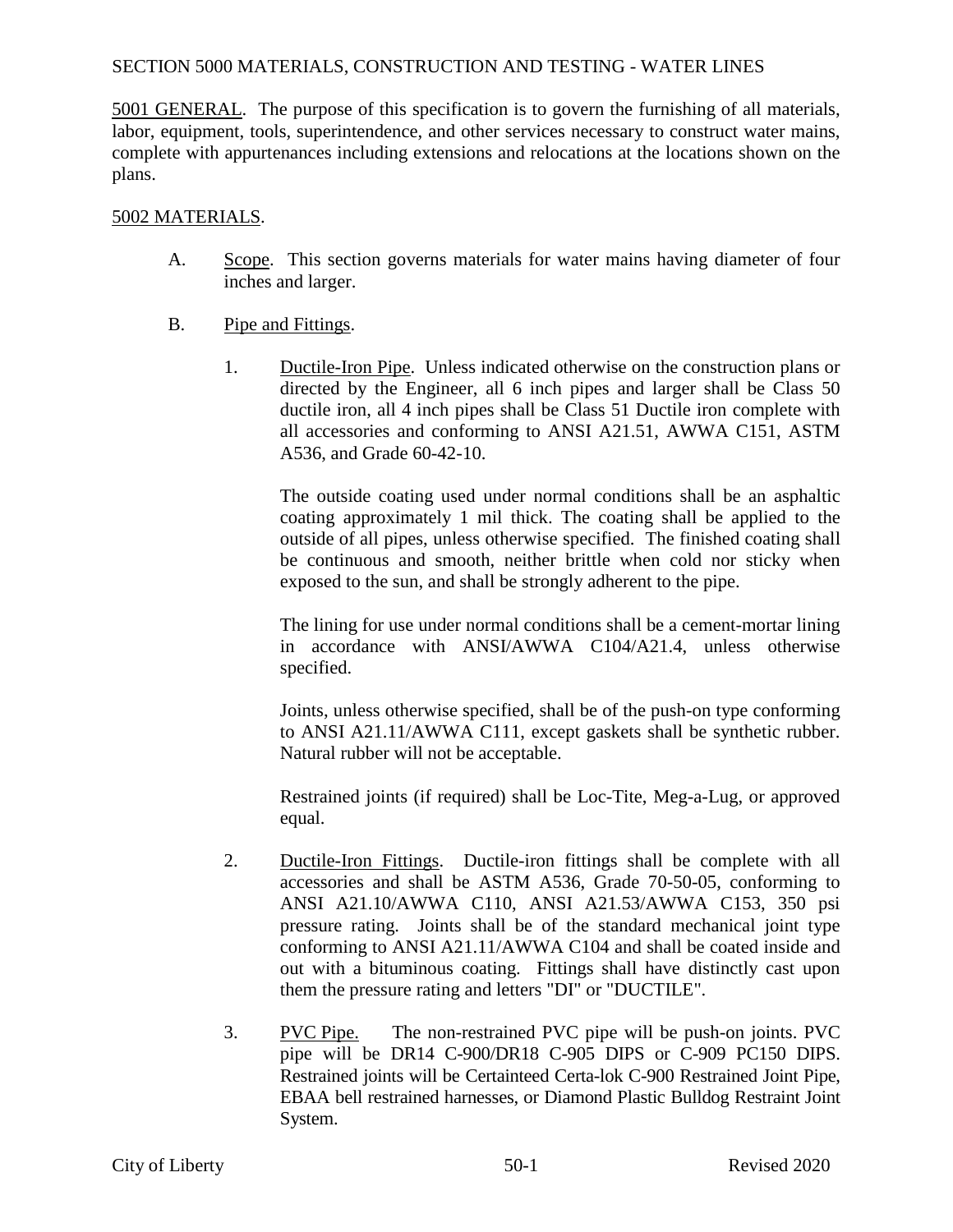Bends may either be Certa-lok sweeps or MJ ductile iron bends. Tees and valves will be ductile iron mechanical joints. For changes in alignment less than 11-1/4 degrees but more than the allowable joint deflection, then Certainteed High Deflection Couplings shall be used. Romac Grip Rings or EBAA Iron Mega-Lugs designed for PVC for MJ fittings and valves shall be used.

- 4. HDPE Pipe. HDPE will be AWWA C906 with a working pressure rating of PC 160 (Diameter Ratio, DR11), nominal Ductile Iron Pipe Size (DIPS).
	- A. Butt Fusion Fittings All butt fusion fittings will be AWWA C906 and have nominal burst values of three and one-half times the Working Pressure Rating (WPR) of the fitting.
	- B. Electrofusion Fittings All electrofusion fittings will be PE3408 HDPE. Electrofusion fittings shall have a pressure rating equal to the pipe unless otherwise specified on the plans. All electrofusion fittings shall be suitable for use as pressure conduits, and per AWWA C906, have nominal burst values of three and one-half times the working pressure rating (WPR) of the fitting.
	- C. Mechanical Joint Adapters Mechanical joint adapters shall be PE 3408 HDPE, Cell Classification of 345464C as determined by ASTM D3350-02. Flanged and mechanical joint adapters shall have a manufacturing standard of ASTM D3261. Fittings shall have a pressure rating equal to the pipe unless otherwise specified on the plans.
- C. Valves and Valve Boxes.
	- 1. Gate Valves. Generally, and unless otherwise directed by the Engineer, gate valves shall be used on all water mains, 12 inches nominal diameter and smaller. The type, size and location of valves shall be as shown on the Plans. Except as modified or provided herein all gate valves in pipelines shall be 250 psi, ductile iron body, gate valves with non-rising stems. Gate valves shall be resilient-seated conforming to all applicable requirements of ANSI/AWWA C509 and shall be epoxy coated inside and outside conforming to ANSI/AWWA C550. All exposed valve bolts and nuts shall be stainless steel. Acceptable resilient wedge gate valve manufacturers are as follows:

Clow Model 2639 Kennedy Model KS-RW American Series 2500 American Series 2500 with ALPHA restrained joint ends EJ FlowMaster Resilient Wedge

2. Butterfly Valves. Butterfly valves shall be used for water line valves larger than twelve (12) inches in diameter otherwise directed by the City Engineer. Butterfly valves shall be of the rubber-seat, tight-closing type.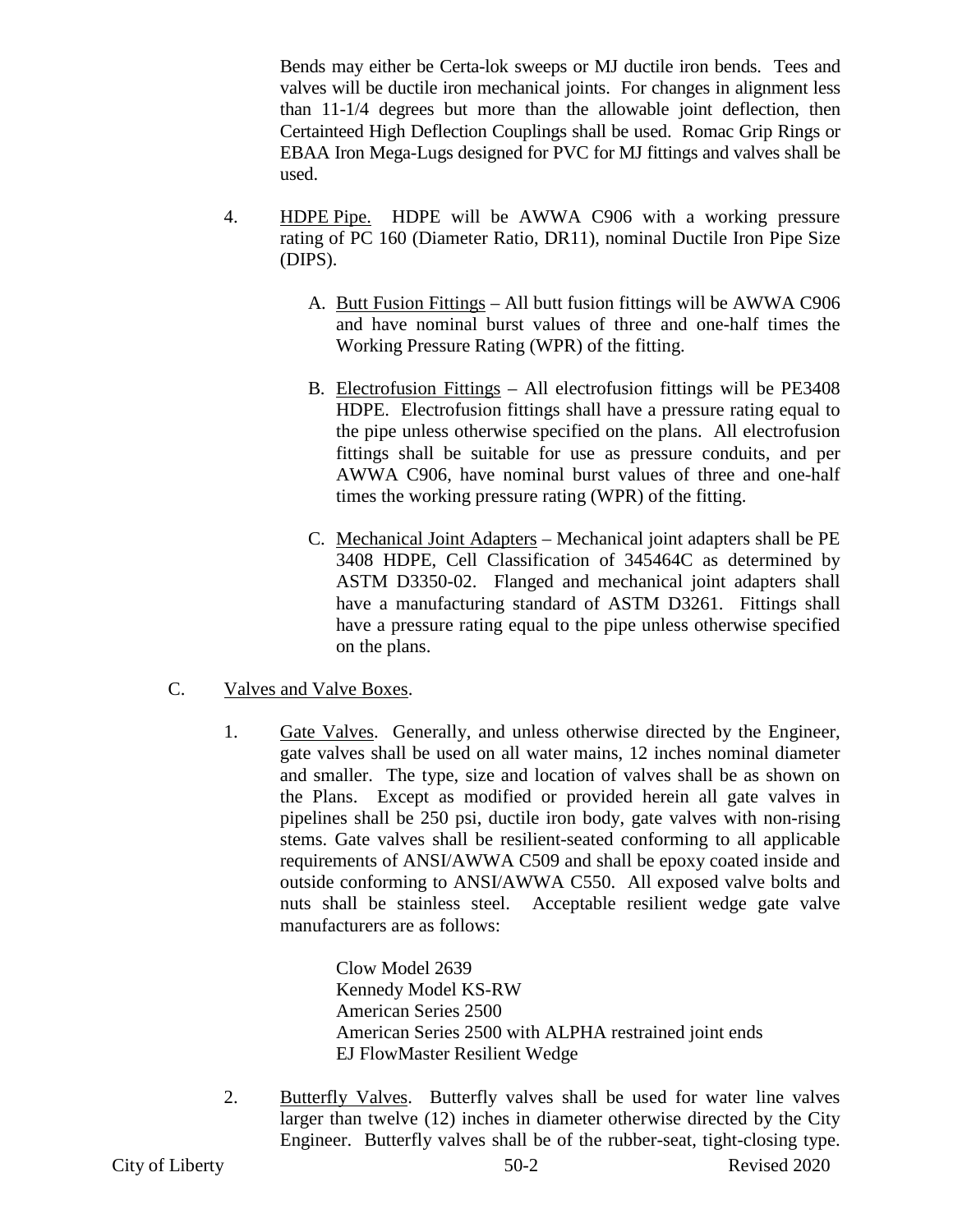Valve discs shall seat at 90 deg. with the pipe axis. Mechanical joint end valves shall be of the short body type. Packing shall be O-ring cartridge designed for permanent duty in underground service.

All butterfly valves and operators shall conform to AWWA C504. Metal mating seat surfaces shall be 18-8 stainless steel or more. Each valve shall be provided with an operator with a torque rating at least equal to the torques listed in AWWA C504, Table 1. Butterfly valves shall be epoxy coated inside and outside conforming to ANSI/AWWA C550. All exposed valve bolts and nuts shall be stainless steel. Acceptable Butterfly valve manufacturers are as follows:

Clow Style 4500 Kennedy 4500 Mueller Lineseal Series

3. Valve Ends. Valve ends shall be of the mechanical joint type, conforming to ANSI A21.11/AWWA C111 except where flange ends are required on the plans.

The end flanges of flange gate valves shall conform in dimensions and drilling to ANSI B16.1 for cast-iron flanges and flange fittings, Class 125, unless explicitly provided otherwise on the plans and Special Provisions. The laying lengths of the flange valves shall conform to the dimensions of ANSI B16.10.

- 4. Bonnet Thrust Plates. The bonnet shall have a removable thrust plate to permit the removal and replacement of the valve stem and "O" ring seal while the valve is in service. All bolts and nuts in bonnet shall be stainless steel.
- 5. Tapping Valves and Sleeves. The size and location of the tapping valves, shall be as shown on the plans. The valves shall be 200 psi, iron body, resilient-seated gate valves with non rising stems conforming with all applicable requirements of ANSI/AWWA C509, except that the outlet end shall be standard mechanical joint end conforming to ANSI A21.11/AWWA C111 and the inlet end shall have an inlet flange conforming to ANSI B16.1 for cast iron flanges, Class 125.

Tapping sleeves shall have a body of 18-8 Type 304 Stainless Steel. The flange shall be CF8 cast Stainless Steel - equivalent to 18-8 Type 304 Stainless Steel. ANSI 150 lb. Drilling, recessed for tapping valve per MMSS-SP 60. Bolts shall be Stainless Steel, Type 304. The Branch Outlet shall be heavy Stainless Steel Pipe. The body shall be provided with anti-extrusion rings welded to each end of the sleeve body. The gasket shall be full circumferential compounded for use with water, salt solutions, mild acids, bases and sewage.

6. Stem Seals and Coatings. All valves shall be provided with stem seals of the "O" ring type. Two "O" rings shall be used with at least one "O" ring inserted above the thrust collar. The packing plate shall be attached to the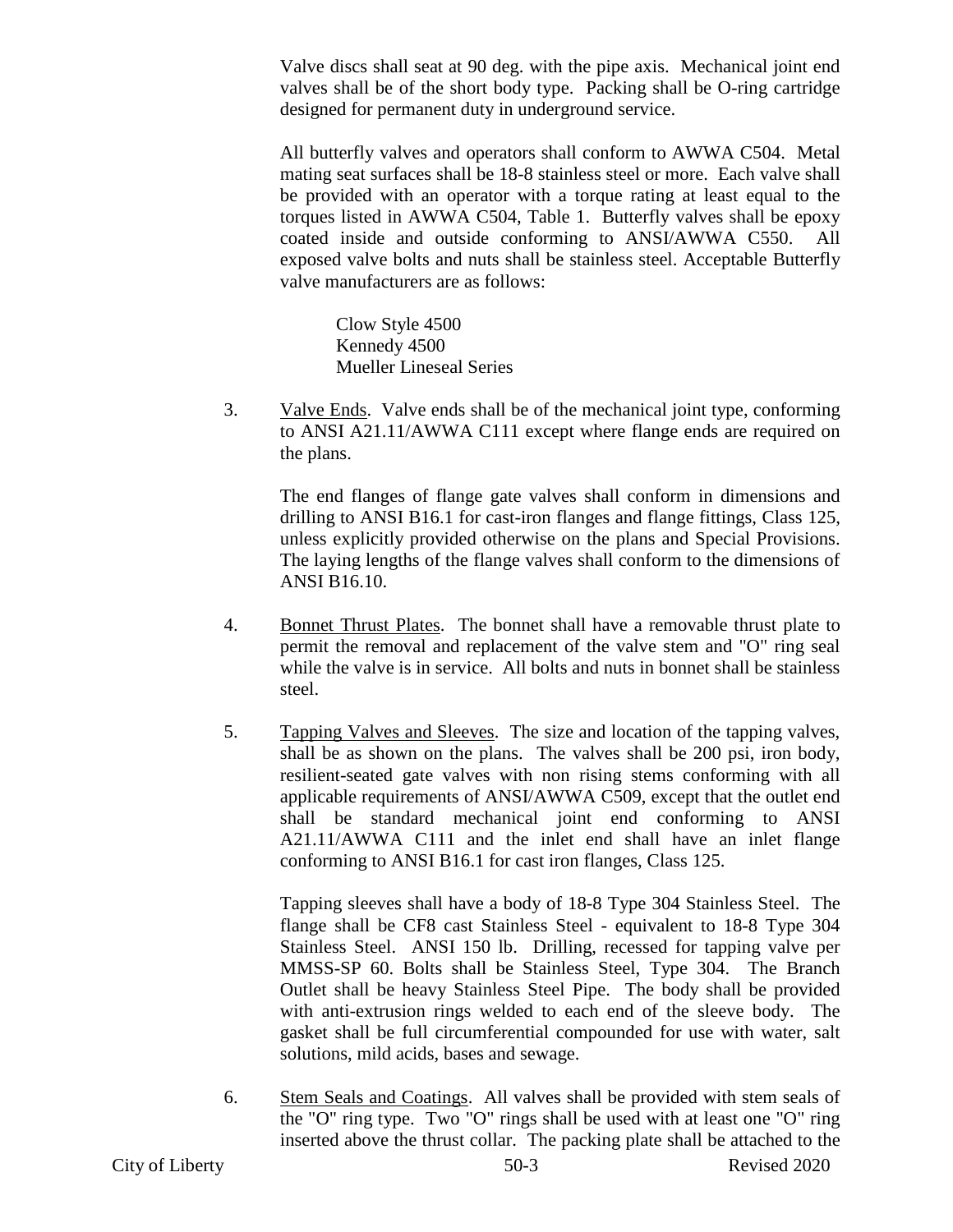valve bonnet by not less than three (3) bolts and one "O" ring below the thrust collar.

- 7. Valve Operation. All valves shall be equipped with a 2 inch square wrench nut and the direction of rotation to open the valve shall be to the left (counterclockwise). Each valve body or operator shall have cast thereon the word "Open" and an arrow indicating the direction to open.
- 8. Extension Stems. Extension stems and stem guides shall be provided where shown, specified, or required for proper operation. Extension stems shall be fabricated from solid steel shafting not smaller in diameter than the stem of the valve or from galvanized steel piping having an ID not smaller than the OD of the valve stem. Extension stems shall be connected to the valve by a flexible, socket-type coupling. All connections shall be pinned, keyed, or socket type. Pipe couplings will not be acceptable.

Extension stems shall be provided for buried valves when the operating nut is more than three feet below finished grade. Each extension stem for a buried valve shall extend to between three (3) feet and three (3) feet six (6) inches of the ground surface, NO EXCEPTIONS WILL BE ALLOWED, and shall be provided with spacers, which will center the stem in the valve box, and shall be equipped with a wrench nut.

- 9. Valve boxes, Bases, Lids and Covers.
	- a. All buried valves shall be provided with valve boxes. Valve boxes shall be of cast iron, extension sleeve screw type, suitable for the depth of cover required by the drawings. Valve boxes shall be Clay & Bailey No. P-1108 or approved equal. Valve boxes outside of the traveled roadway may be 6 inch, PVC Class 150 pipe.
	- b. All parts of valve boxes, bases, and covers shall be coated by dipping in bituminous varnish.

Valves and valve boxes shall be set plumb. Each valve box shall be placed directly over the valve it serves, with the top of the box brought flush with the finished grade. Each valve box shall be fitted with a debris plug equipped with a handle for easy removal. CKR, Infactory or approved equal shall be used. After being placed in proper position, earth shall be filled in around each valve box and thoroughly tamped on each side of the box. An 18" square reinforced (#4 steel rebar), concrete collar, 6 inches thick shall be placed around the valve box flush with the surface.

D. Fire Hydrants. Fire hydrants shall be furnished with a six (6)-inch auxiliary gate valve. The fire hydrants shall be pressure rated at 150 psi. working pressure and 300 psi. test pressure. Hydrants shall be traffic model with breakaway flange or coupling. Fire hydrants shall conform to AWWA C502 with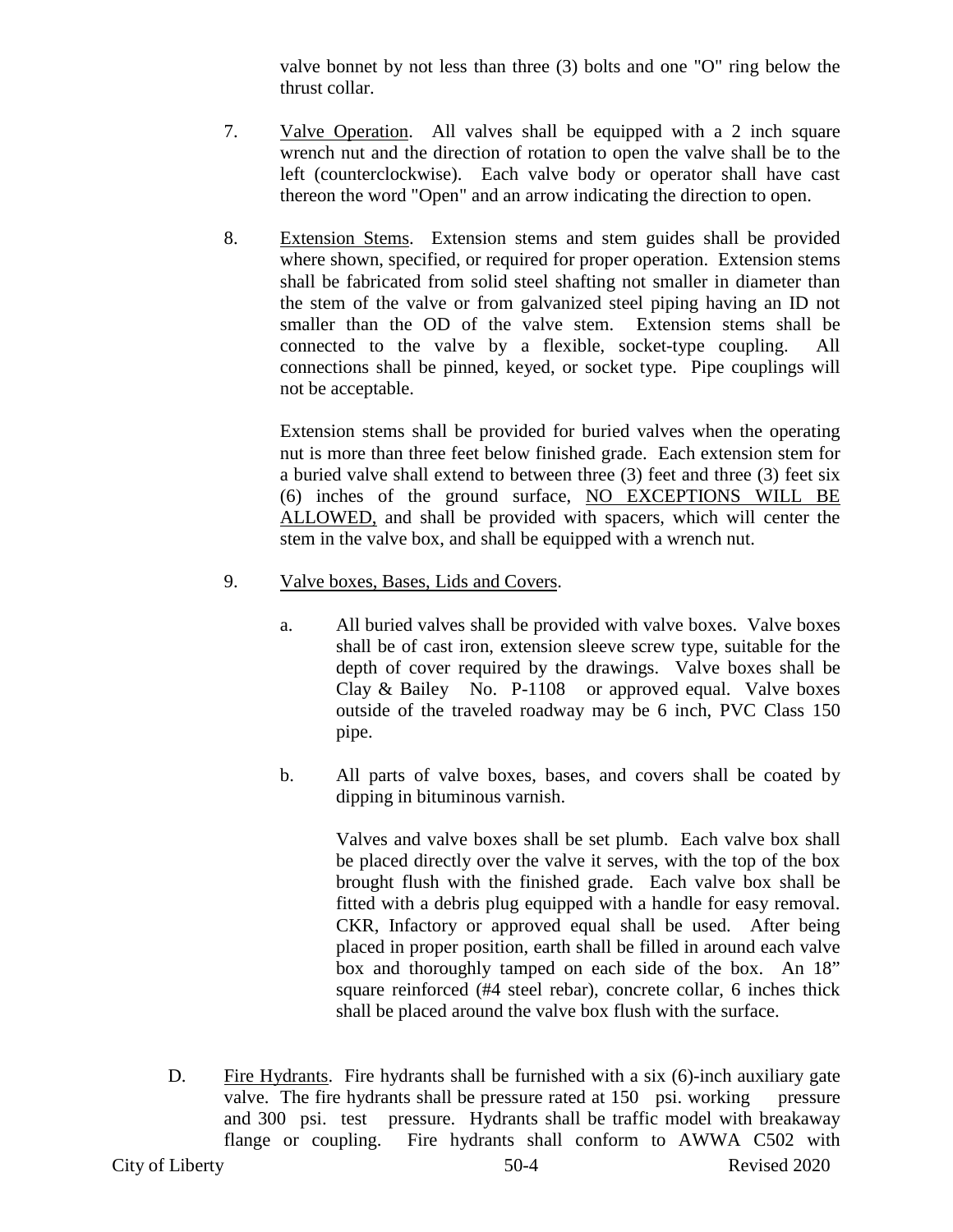information required as follows:

| Type of Shutoff                 | Compression                       |
|---------------------------------|-----------------------------------|
| Size of Hydrant                 | $51/4$ inches                     |
| <b>Inlet Connection</b>         | 6 inches                          |
| <b>Outlet Nozzles</b>           | 2-2 $1/2$ inch hose and 1-4 $1/2$ |
|                                 | inch pumper                       |
| <b>Outlet Nozzle Threads</b>    | ANSI B-26                         |
| Direction to Open               | Counterclockwise (left)           |
| <b>Stem Seals</b>               | $O$ -ring                         |
| <b>Outlet Nozzle Cap Chains</b> | Required                          |
| <b>Drain Outlet</b>             | Required                          |
| <b>Finish Paint</b>             | Factory or field painted          |
|                                 | above the ground line with        |
|                                 | yellow enameled paint.            |
|                                 | Sherwin Williams industrial       |
|                                 | yellow No. B54 Y37.               |
| <b>Operating Nut</b>            | Pentagon shaped                   |
| Weather Cap on Operating Nut    | Required                          |
| Oil Reservoir                   | Required                          |
| <b>Boot Connection</b>          | $4"$ M.J. boot                    |

Acceptable Fire Hydrant manufacturers are as follows:

Clow Medallion Kennedy Guardian K-81D American Darling B-84-B5 EJ 5CD250

Hydrants shall be furnished with all joint glands, gaskets, bolts, and nuts required for installation. Hydrants shall be set so that at least the minimum pipe cover is provided for the branch supply line. Each hydrant shall be set on a concrete foundation at least eighteen (18) inches square and 6 inches thick. Each hydrant shall be suitably anchored.

Hydrant drainage shall be provided by installing around the hydrant, and below the top of the hydrant supply pipe, at least one-half  $(1/2)$  cubic yard of threefourths (3/4)-inch rock.

Fire hydrant installations shall conform to the Standard Detail. All hydrants shall stand plumb. The Engineer shall determine the exact direction the nozzles will be facing.

An 18" square, reinforced (#4 steel rebar), concrete collar, 6 inches thick shall be placed around the valve box flush with the surface.

E. Flushing Assembly. The flushing assembly shall include a line valve, straddle block, adequate piping to reach the surface, and concrete collar as shown in detail drawing D50-6.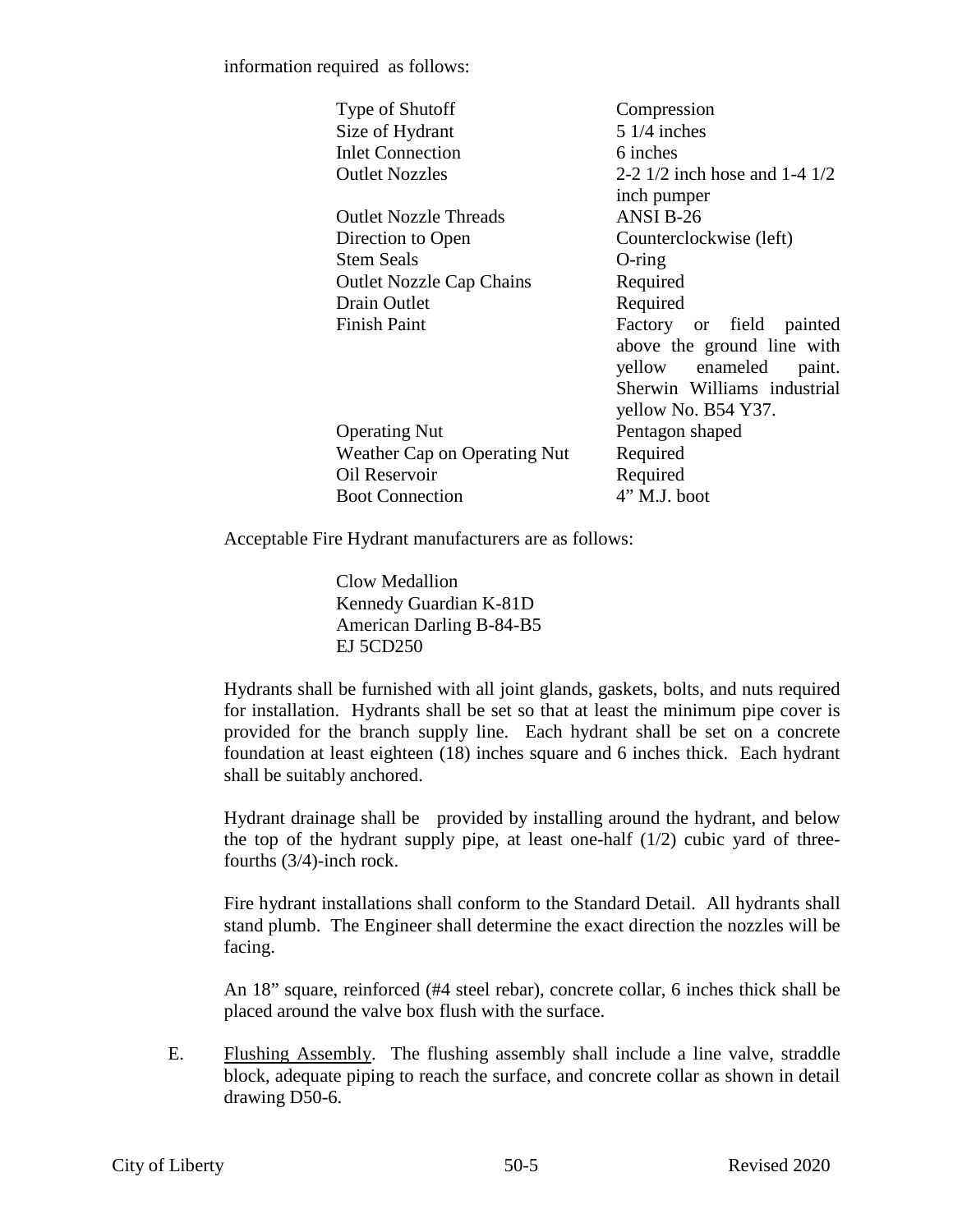### F. Specials:

1. General. Air release, meter, and pressure-reducing valve vaults shall be precast concrete conforming to ASTM C478. Access lid castings shall be as noted in the Special Provisions or as shown on the plans.

Vaults, which, by their special nature, must be cast in place, shall conform to the plans and concrete specifications in Section 2000 "Concrete".

- 2. Pressure-Reducing Valves. Pressure-reducing valves shall be designed to provide tight shutoff under conditions of no flow and shall not "hunt" under ordinary flow conditions. Pressure-reducing valves shall be as noted in the Special Provisions, selected and sized as recommended by the valve manufacturer. Pressure-reducing valves shall be suitable for operation under the pressure and flow conditions as shown on the plans.
- 3. Combination Air Valves. Combination air-release and vacuum-relief valves shall be installed at the locations indicated on the plans. Each valve assembly shall be installed complete with appropriate piping and valves as shown on the plans. All piping and isolation valves shall be brass except for the air outlet from the valve, which shall be brass or copper tubing.

Air releases for mains 12 inches in diameter or smaller shall have 1 inch combination air-release valves, APCO No. 143C or approved equal.

G. Bedding Aggregate. All materials used for pipe bedding shall be one half (1/2) to three-quarter (3/4) inch clean/screened rock and conform to the requirements of MCIB Section 4 – Materials for Coarse Aggregate – Table 2, Column III, modified to meet the following gradations:

| <b>Sieve Size Gradations</b> | <b>Percentage Passing</b> |
|------------------------------|---------------------------|
| 3/8"                         | 20-35                     |
| No. 4                        | $0 - 5$                   |
| No. 8                        | $0 - 2$                   |

Bedding aggregate shall fully encase the pipe from six (6) inches below bottom of pipe to six (6) inches above top of pipe, trench wall to trench wall.

# 5003 CONSTRUCTION REQUIREMENTS.

- A. Grading and Excavation.
	- 1. Scope. Excavation and trenching work shall include the necessary clearing, grubbing, and preparation of the site; removal and disposal of all debris; excavation and trenching as required; the handling, storage, transportation and disposal of all excavated material; all necessary sheeting, shoring and protection work; preparation of sub-grades; pumping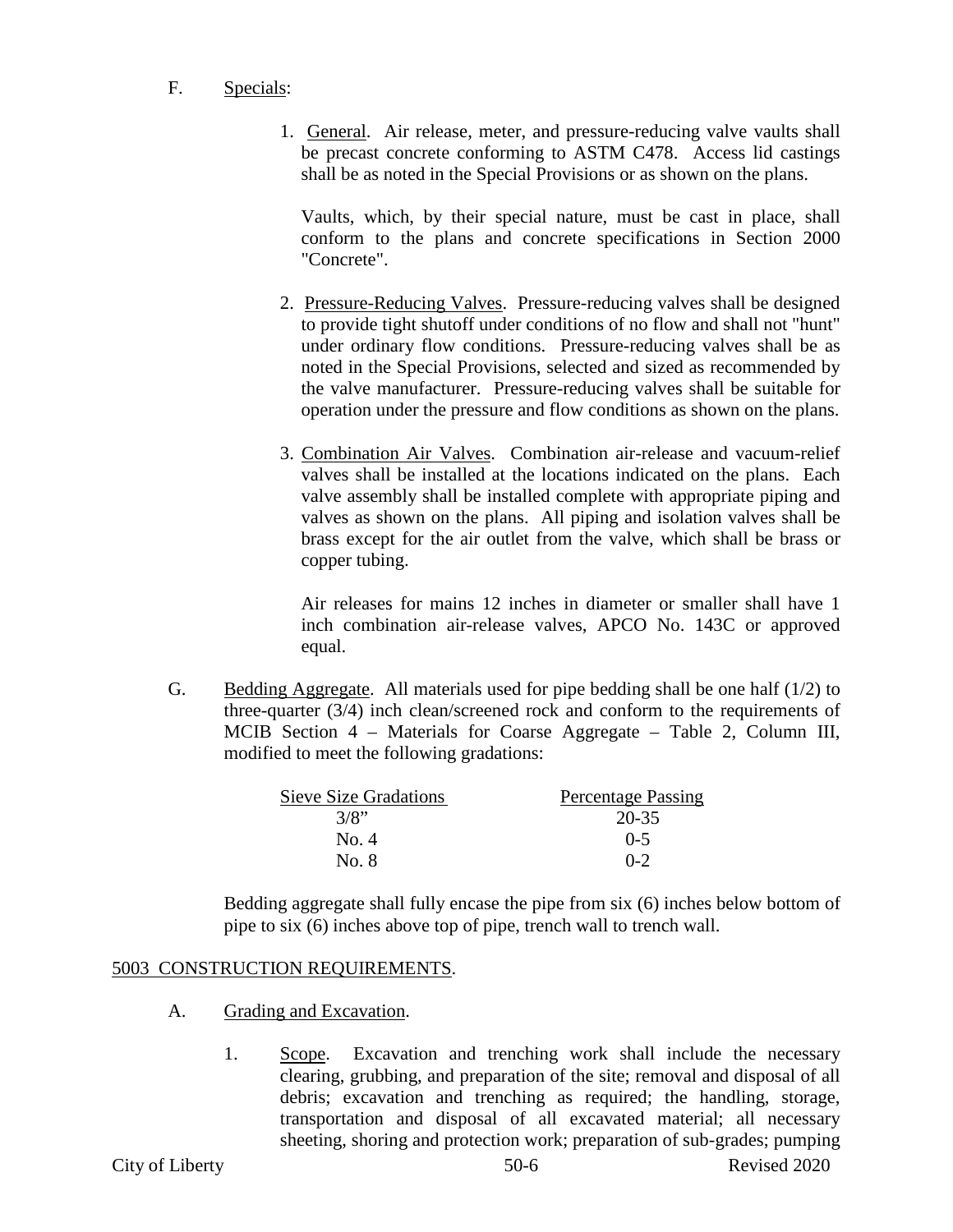and dewatering as necessary or required; protection of adjacent property; and other appurtenant work.

2. General. Excavation and trenching work shall be performed in a safe and proper manner with suitable precautions being taken against all hazards.

The Contractor shall explore and expose any and all obstructions in advance of excavation so that minor changes in grade and alignment may be made.

In paralleling existing water, sewer, and gas mains, the Contractor shall protect all service connections and shall arrange to furnish service to the consumers with minimum interruption.

All excavated material shall be piled in a manner that will not endanger the work and that will avoid obstructing sidewalks and driveways. Gutters shall be kept clear or other satisfactory provisions made for street drainage.

- 3. Classification of Excavated Material. No classification of excavated materials will be made unless otherwise indicated on the contract drawings. Excavation and trenching work shall include the removal and subsequent handling of all materials excavated or otherwise removed in performance of the contract work regardless of the type, character, composition, or condition thereof.
- 4. Unauthorized Excavation. Any part of the trench excavated below grade shall be corrected with material approved by the Engineer placed and compacted by the Contractor.
- 5. Removal of Water. The Contractor shall provide and maintain adequate dewatering equipment to remove and dispose of all surface and groundwater entering excavations, trenches, or other parts of the work. Each excavation shall be kept dry during sub grade preparation and continually thereafter until the structure is built, or the pipe to be installed therein, is completed to the extent that no damage from hydrostatic pressure, flotation or other cause will result.

All excavations for concrete structures or trenches which extend down to or below static groundwater elevations shall be dewatered by lowering and maintaining the groundwater surface beneath such excavations a distance of not less than 12 inches below the bottom of the excavation.

Surface water shall be diverted or otherwise prevented from entering excavated areas or trenches to the greatest extent practicable without causing damage to adjacent property.

The Contractor will be held responsible for the condition of any pipe or conduit which he may use for drainage purposes, and all such pipes or conduits shall be left clean and free of sediment.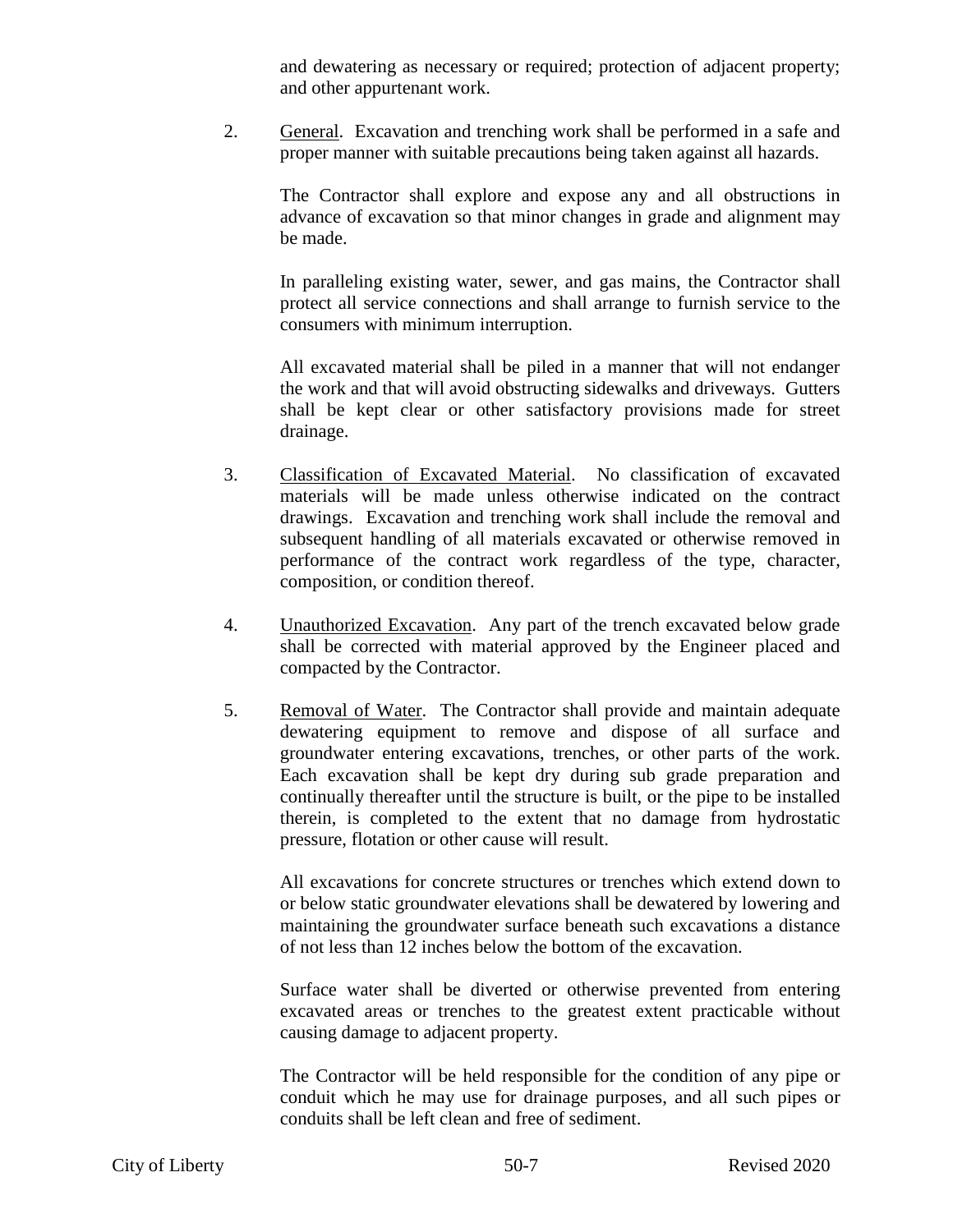6. Sheeting and Shoring. Except where banks are cut back on a stable slope, excavation for structures and trenches shall be properly and substantially sheeted, braced, or shored as necessary to prevent caving or sliding, to provide protection for workmen and the work, and to provide protection for existing structures and facilities. Sheeting, bracing, shoring, and trench boxes shall be designed and built to withstand all loads that might be caused by earth movement or pressure and shall be rigid, maintaining shape and position under all circumstances.

Trench sheeting shall not be pulled unless pipe strength is sufficient to carry trench loads based on trench width to the back of sheeting. Sheeting may not be pulled after backfilling, as directed by the Engineer.

Where trench sheeting is left in place, such sheeting shall not be braced against the pipe, but shall be supported in a manner, which will preclude concentrated loads or horizontal thrusts on the pipe. Cross braces installed above the pipe to support sheeting may be removed after pipe embedment has been completed.

7. Stabilization. Trench bottoms shall be firm, dense, and thoroughly compacted and consolidated; shall be free from mud and muck; and shall be sufficiently stable to remain firm and intact under the feet of the workmen.

Trench bottoms which are otherwise solid but which become mucky on top due to construction operations shall be reinforced with one or more layers of crushed stone or gravel. Not more than 1/2 inch depth of mud or muck shall be allowed to remain on stabilized trench bottoms when the pipe bedding material is placed thereon.

8. Trench Excavation. The Contractor shall not open more trenches in advance of pipe laying than is necessary to expedite the work. One block or 300 feet whichever is the shorter, shall be the maximum length of open trench ahead of pipe laying unless by written permission of the Engineer.

Except where tunneling or boring and jacking is specified and shown on the plan by the Engineer, all trench excavations shall be open cut.

9. Alignments and Grade. The alignment and grade or elevation of the pipeline shall be as shown on the plans.

The Contractor must maintain a constant check of the pipe alignment and trench depth and will be held responsible for any deviations there from.

Unless otherwise shown or indicated on the plans or unless otherwise set forth by the Engineer, the horizontal and vertical alignment of the water main shall be maintained to within the following tolerances:

|    | Horizontal | Vertical       |  |  |  |
|----|------------|----------------|--|--|--|
|    | 3"         | 42" to 48"     |  |  |  |
|    |            | Depth of Cover |  |  |  |
| ty | $50-8$     | Revised 2020   |  |  |  |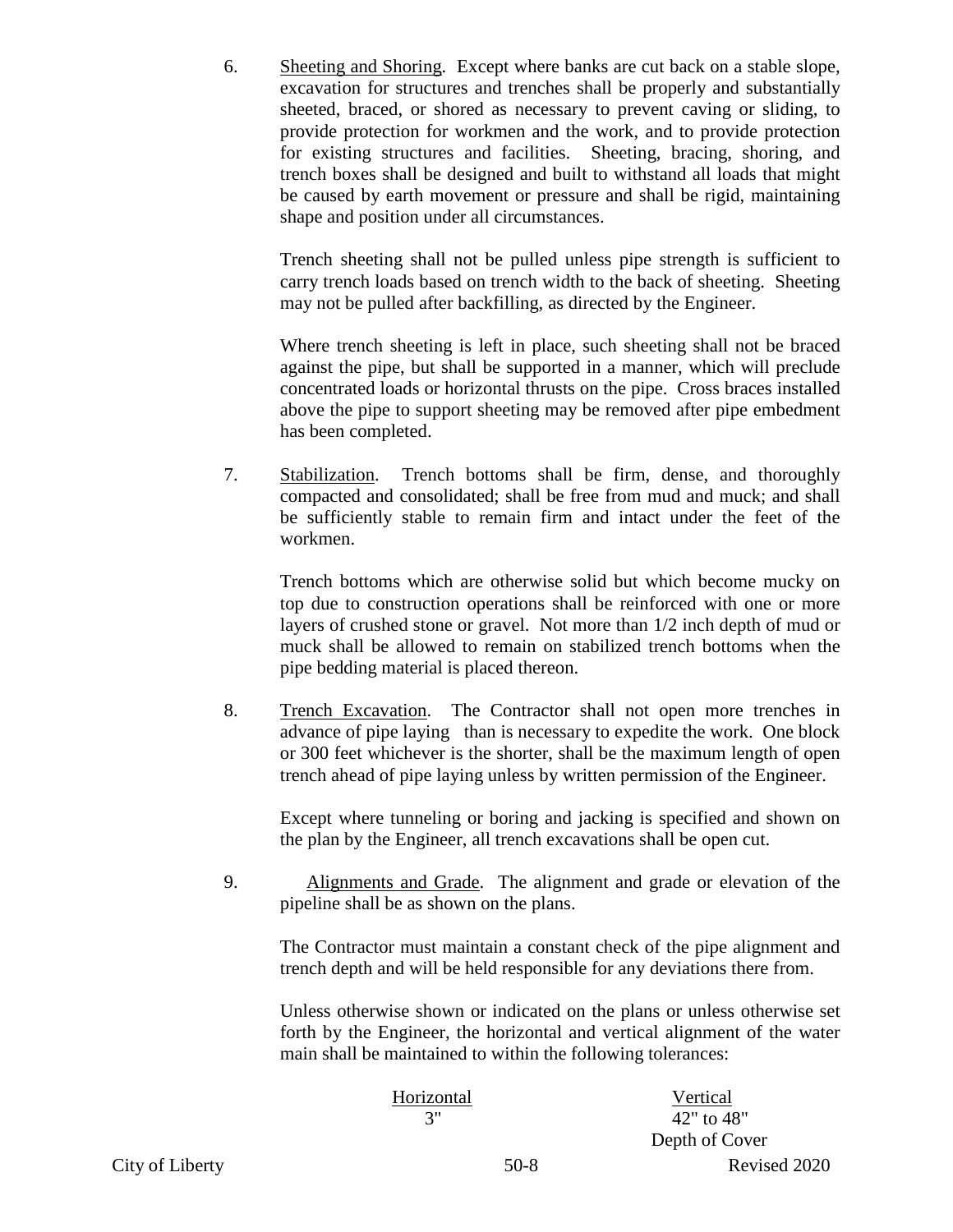10. Minimum Cover. Except where otherwise shown, trenches shall be excavated to a depth sufficient to provide a minimum depth of backfill cover over the top of the pipe as indicated above. Greater pipe cover depths may be necessary on existing pipe, conduits, drains, drainage structures, or other obstruction encountered at normal pipe grades.

Measurement of pipe cover depth shall be made vertically from the outside top of pipe to finish grade or pavement surface elevations.

11. Limiting Trench Width. Trenches shall be excavated to a width, which will provide adequate working space and pipe clearances for proper pipe installation, jointing and embedment. However, the limiting trench width below an elevation 6 inches above the top of the installed pipe shall be as follows:

|                  | <b>Minimum</b><br><b>Trench Width</b> | <b>Maximum</b><br><b>Trench Width</b> | <b>Minimum</b><br><b>Clearance</b> |  |  |  |
|------------------|---------------------------------------|---------------------------------------|------------------------------------|--|--|--|
| <b>Pipe Size</b> | in Earth                              | In Earth                              | In Rock                            |  |  |  |
| 4"               | 18"                                   | 30"                                   | 6"                                 |  |  |  |
| $6$ "            | 24"                                   | 30"                                   | 6"                                 |  |  |  |
| 8"               | 26"                                   | 32"                                   | 6"                                 |  |  |  |
| $10$ "           | 28"                                   | 34"                                   | 6"                                 |  |  |  |
| 17"              | 28                                    | 34"                                   | 6"                                 |  |  |  |

Where necessary to reduce earth load on trench banks to prevent sliding and caving, banks may be cut back on slopes which shall not extend lower than 1 foot above the top of the pipe.

- 12. Unauthorized Trench Widths. When, for any reason, the width of the lower portion of the trench as excavated at any point exceeds the maximum permitted in the foregoing tables, either pipe of adequate strength, special pipe embedment, or arch concrete encasement, as required by loading conditions and as determined by the Engineer, shall be furnished and installed by and at the Contractor's expense.
- 13. Trench Bottom in Earth. The trench in earth shall have a flat bottom the full width of the trench and shall be excavated to the grade to which the pipe is to be laid. The surface shall be graded to provide a uniform bearing and continuous support for each pipe at every point along its entire length.
- 14. Rock Exploration. Unless shown otherwise on the plans or noted in the Special Provisions, no rock exploration has been made. On those projects where rock exploration has been made, test holes have been drilled at locations and intervals as shown on the plans or subsurface information report to determine the approximate location and depth of rock. Resistance to penetration was assumed to be "solid rock". This information is furnished for general reference purposes only.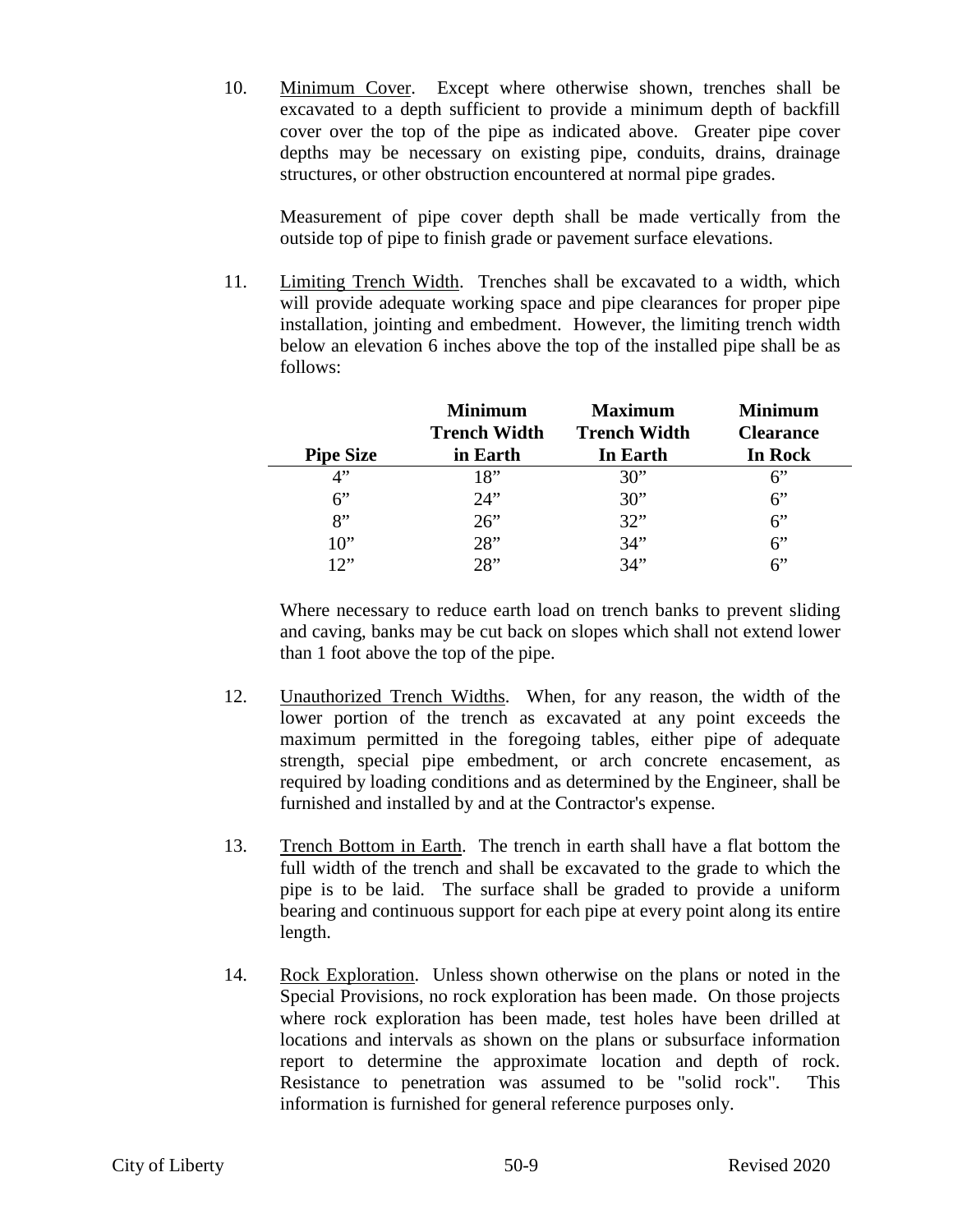The Contractor must form his own opinion as to the character of materials, which will be encountered from an inspection in the ground, from his own investigation of the test hole information, or from such other investigations, as he may desire.

- 15. Trench Bottoms in Rock. All rock excavation shall be carried to a minimum of 6 inches below the bottom of the pipe. Granular pipe embedment material shall be used to restore the trench bottom to the desired elevation and grade and to provide a uniform bearing and continuous support for the pipe along its entire length. Care shall be exercised to prevent any portion of the pipe from coming to bear on solid rock or boulders.
- 16. Mechanical Excavation. The use of mechanical equipment will not be permitted in locations where its operations would cause damage to trees, buildings, culverts, or other existing property, utilities or structures above or below ground. In all such locations, hand-excavating methods shall be used.

Mechanical equipment used for trench excavation shall be of the type, design and construction and shall be so operated that the rough trench excavation bottom elevation can be controlled, that uniform trench widths and vertical sidewalls are obtained at least from the bottom of the trench, and that trench alignment will be centered in the trench with adequate clearance between the pipe and sidewalls of the trench. Undercutting the trench sidewall to obtain clearance will not be permitted.

All mechanical trenching equipment, its operating conditions, and the manner of its operations shall be subject at all times to the approval of the Engineer.

17. Stream Crossings. Stream crossings shall be made in accordance with these specifications and as shown on the plans.

The trench width shall be as required for proper pipe installation and the trench depth shall be as required to give minimum cover shown on the plans. Pipe encasement, where required, shall be in accordance with the specifications and placed as indicated on the plans.

18. Highway and Railroad Crossings. The Contractor shall make highway and railroad crossing in accordance with these specifications, the Special Provisions and as shown on the plans.

All construction or work performed and all operations of the Contractor, his employees, or his subcontractors within the limits of highway or railroad right-of-ways shall be in conformity with all the requirements, regulations and be under the control (through the Engineer) of the authority owning or having jurisdiction over and control of the right-ofway.

The Contractor shall pay fees and obtain permits to make the crossings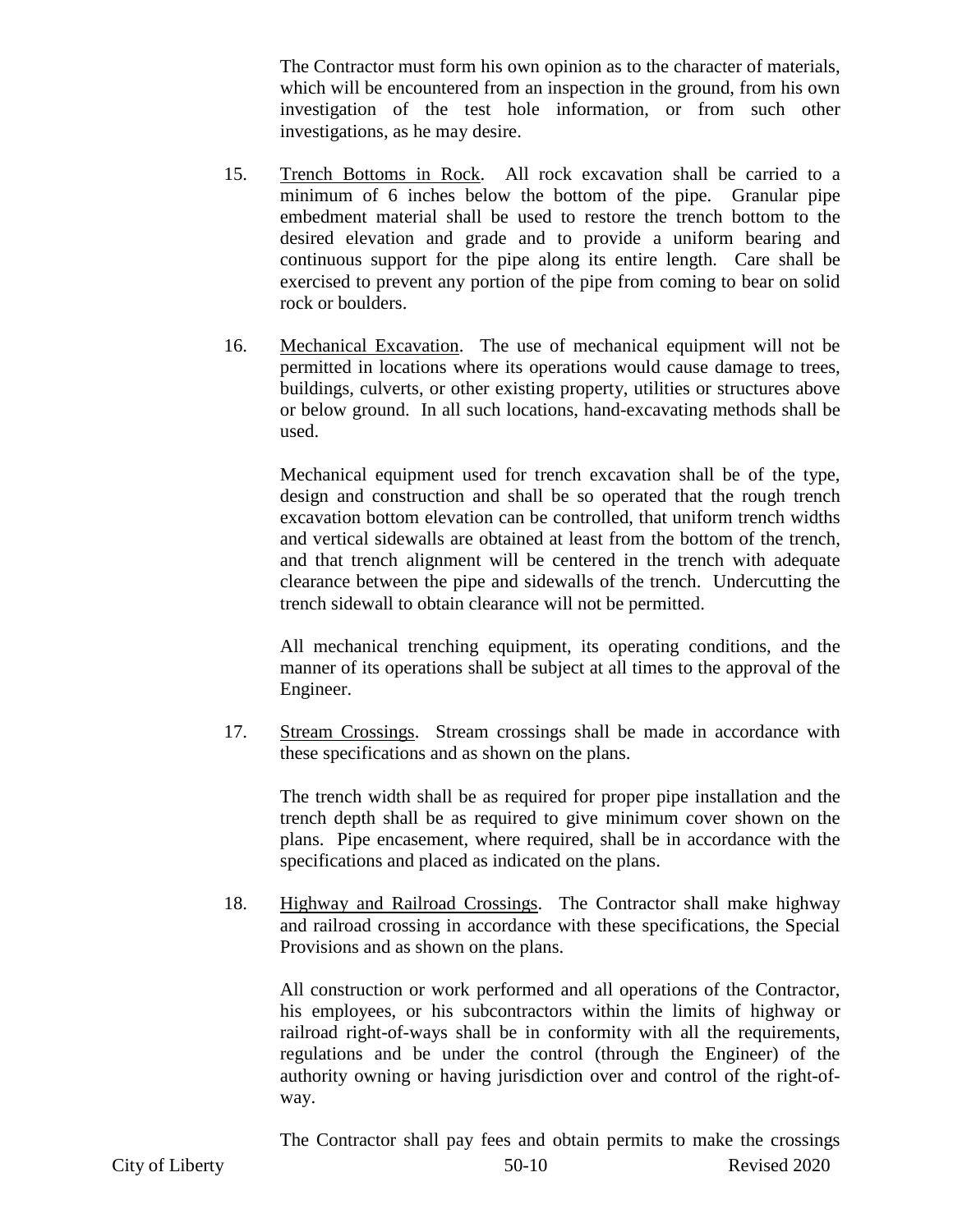unless otherwise directed.

### 5004 INSTALLATION.

- A. General. Laying of ductile-iron pipe; PVC pipe; HDPE pipe; installation of valves, and hydrants; and embedment and backfill shall conform to the following specifications and the details as shown on the plans.
	- 1. Unless otherwise specified or shown on the plans, the water mains shall be laid to have a minimum cover of 42 inches, measured from the finished grade or from established street grades shown on the plans.
	- 2. Whenever pipe laying is stopped, the open end of the line shall be sealed with a watertight plug that will prevent trench water from entering the pipe.
	- 3. Where the pipe is to be installed inside a casing pipe or tunnel liner, polyethylene casing spacers shall be strapped to each pipe before it is placed in the casing pipe or tunnel liner in accordance with these specifications and as shown on the plans. The ends of each casing pipe or tunnel liner shall be closed with a minimum 1/8-inch neoprene rubber end seal with stainless steel bands or as shown on the plans. The closures for each casing pipe or tunnel line shall not be constructed until all testing of the line has been completed and accepted.
- B. Ductile-Iron Pipe.
	- 1. Handling. Pipe, fittings and accessories shall be handled in a manner that will ensure installation in a sound, undamaged condition. Equipment, tools, and methods used in unloading, reloading, hauling, and laying pipe and fittings shall be such that the pipe, pipe coating, and fittings are not damaged. Hooks shall not be used. Under no circumstances shall pipe or accessories be dropped or dumped.

The Contractor shall repair all pipe coating, which has been damaged, before installing the pipe.

2. Cutting Pipe. Ductile-iron pipe shall be cut with either a saw or an abrasive wheel. Cutting of existing cast-iron pipe shall be done with mechanical pipe cutters. The cutting of pipe with a torch will not be permitted.

Cutting shall be done in a neat manner without damage to the pipe, or the cement lining. Cuts shall be smooth, straight, and at right angles to the pipe axis. After cutting, the end of the pipe shall be dressed with a file or beveled by mechanical means to remove all roughness and sharp corners.

3. Cleaning. The interior of all pipe and fittings shall be thoroughly cleaned of foreign matter before being installed and shall be kept clean until the work has been accepted. Such surfaces shall be wire brushed, if necessary, wiped clean, and kept clean until jointing is completed.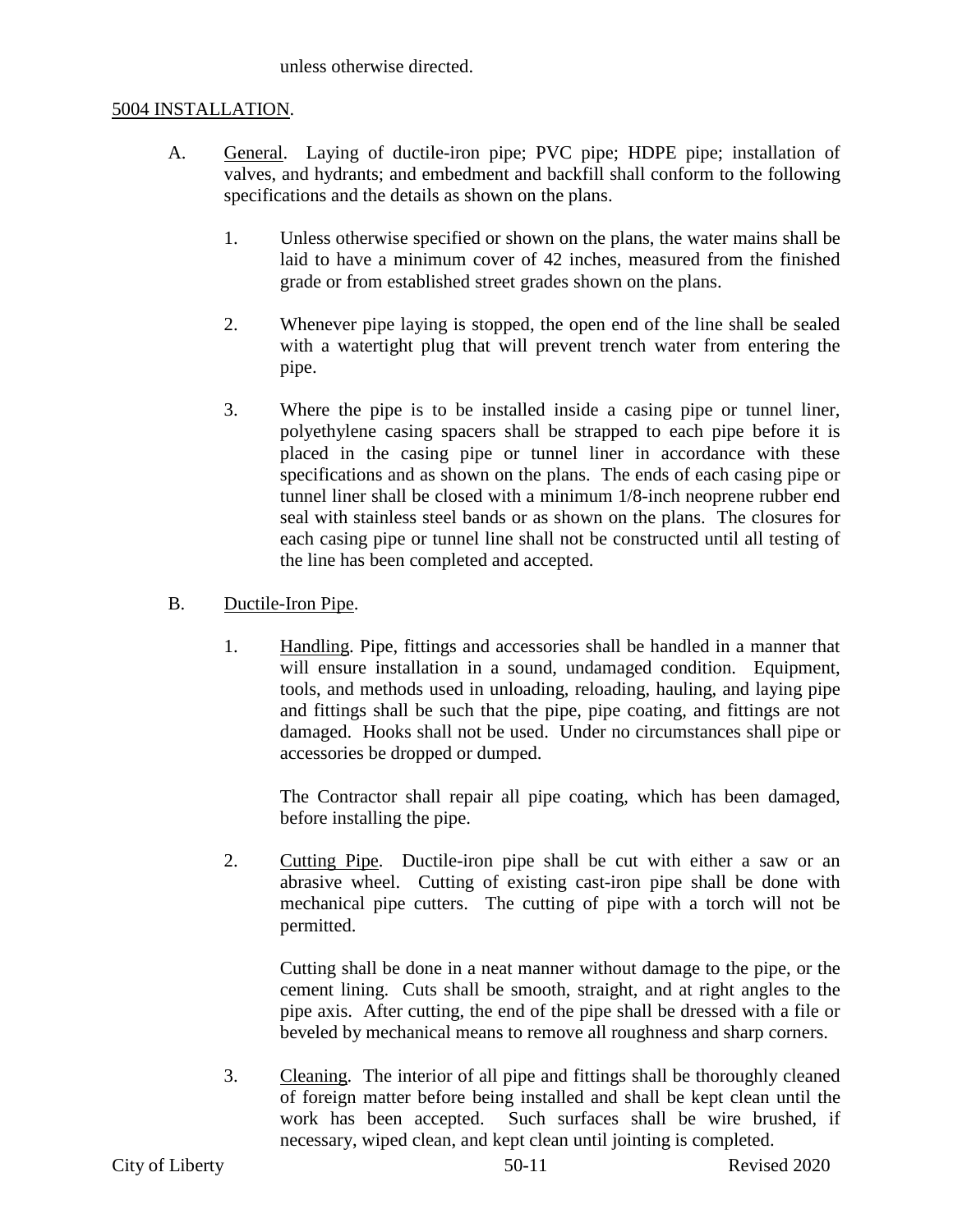- 4. Inspection. Pipe and fittings shall be carefully examined for cracks and other defects immediately before installation. Spigot ends shall be examined with particular care since they are vulnerable to damage from handling. All defective, damaged, or unsound pipe and fittings shall be rejected and marked as such and removed from the site of the work.
- 5. Push-on Joints. The gasket seat in the bell shall be wiped clean after which the gasket should be placed. A thick film of lubricant should be applied to the entire inner surface of the gasket and on the spigot end of the pipe.

The lubricant and the gaskets shall be as recommended and supplied by the manufacturer of the pipe being used. The lubricant shall be odorless, tasteless, nontoxic, and suitable for use in potable water.

Field-cut pipe shall be beveled by filing or by mechanical means to remove any sharp or rough edges that might otherwise damage the gasket.

- 6. Mechanical Joints. Mechanical joint pipe shall be used only when shown on the plans and shall be installed in strict accordance with the manufacturer's recommendations.
- 7. Flanged Joints. When bolting flanged joints, care shall be taken to ensure that there is no restraint on the opposite end of the pipe or fitting which would prevent uniform gasket compression or which would cause unnecessary stress in the flanges. One flange shall be free to move in any direction while the flange blots are being tightened. Bell-and-spigot joints shall not be packed or assembled until all flanged joints affected thereby have been tightened. Bolts shall be tightened gradually and at a uniform rate so that gasket compression is uniform.
- 8. Restrained Joints. Restrained joints and anchoring joints shall be installed in strict accordance with the pipe manufacturer's recommendations.
- 9. Alignment of Bell-and-Spigot Pipe. Pipelines or runs intended to be straight shall be laid straight. Deflections from a straight line or grade shall not exceed the quantities stipulated in Tables 4 and 5 of ANSI/AWWA C600.
- 10. Laying Pipe. Pipe shall be protected from lateral displacement by pipe embedment material installed as specified. Under no circumstances shall the pipe be laid in water, and no pipe shall be laid under unsuitable trench conditions.
- C. PVC Pipe. This section covers installation of AWWA C-900, C-905, and C-909 PVC pipe. Ductile Iron fittings and valves are covered in other sections. PVC pipe shall be installed to the minimum of AWWA C605 latest revision and per these specifications.
	- 1. Handling. PVC Pipe, fittings, and accessories shall be handled in a manner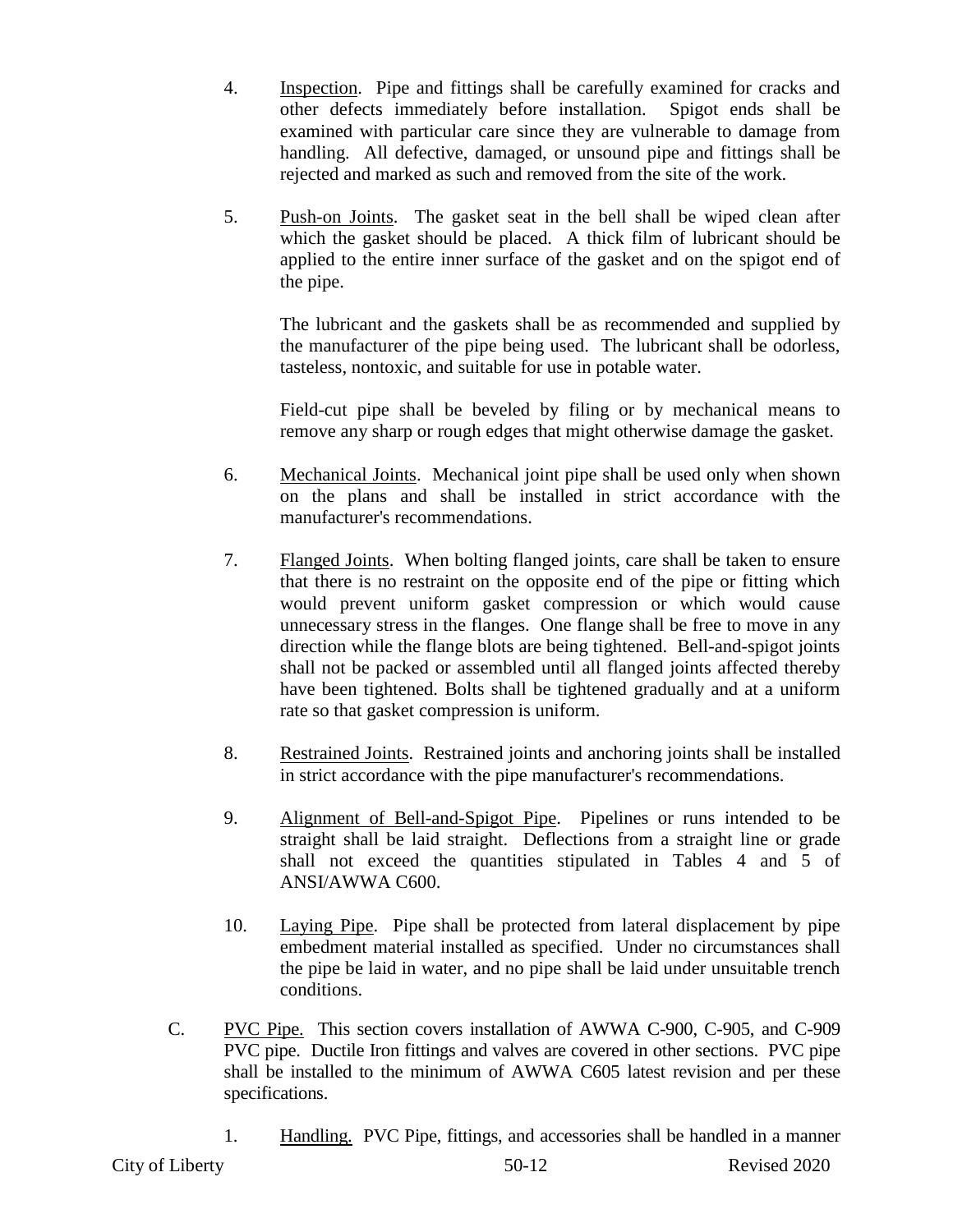that will ensure installation in sound, undamaged condition. Equipment, tools, and methods used in handling and installing pipe and fittings shall not damage the pipe and fittings. Hooks inserted in ends of pipe shall have broad, well-padded contact surfaces.

- 2. Laying Pipe. Pipe shall be laid with the bell ends facing the direction of laying except when reverse laying is specifically authorized or as directed by the Engineer.
- 3. Assembly. For push on pipe, the spigot shall be inserted into the bell to the line on the spigot. The previously completed joints must be braced so the line does not become "stacked", "over belled", or inserted past the reference mark on the spigot. If the insertion mark is not visible after assembly, the joints shall be dissembled and done correctly.
- 4. Alignment. Piping shall be laid to the lines and grades as specified, as indicated on reference points, or as indicated on the drawings. The Contractor must obtain approval from the Engineer for any changes in the alignment or grade.
- 5. Joint Deflection. Pipelines or runs intended to be straight shall be laid straight. Deflections from a straight line using joint deflection shall not exceed the pipe manufacturer's published axial joint deflection or  $1^\circ$ , whichever is less.
- 6. Bending pipe. The Contractor will not be allowed to bend PVC pipe. The Contractor shall use the Ceterainteed High Deflection Coupling if joint deflection is insufficient and an 11-1/4 bend is too large of an angle.
- 7. Mechanical Joints. Mechanical joints shall be carefully assembled in accordance with the manufacturer's recommendations. If effective sealing is not obtained, the joint shall be disassembled, thoroughly cleaned, and reassembled. Kor-Blue bolts, or approved equal, shall be used for all necessary assembly. Bolts shall be uniformly tightened to the torque values listed in ANSA/AWWA C111/A21.11. Over-tightening of bolts to compensate for poor installation practice will not be permitted.
- 8. Push-on Joints. All joint surfaces shall be lubricated with heavy vegetable soap solution immediately before the joint is completed. Lubricant shall be stored in closed containers and shall be kept clean. Each spigot end shall be suitably beveled to facilitate assembly.
- 9. Fittings. Unless directed otherwise by Engineer, Contractor shall determine the type and locations of bends required to complete the main installation. Mains shall be installed with the least number of bends practical.

The Contractor will cut off the bevel of the PVC pipe before insertion into an MJ fitting.

10. Trace Wire. The Contractor shall install trace wire in the trench with the PVC pipe per the Tracer Wire detail in 50-11.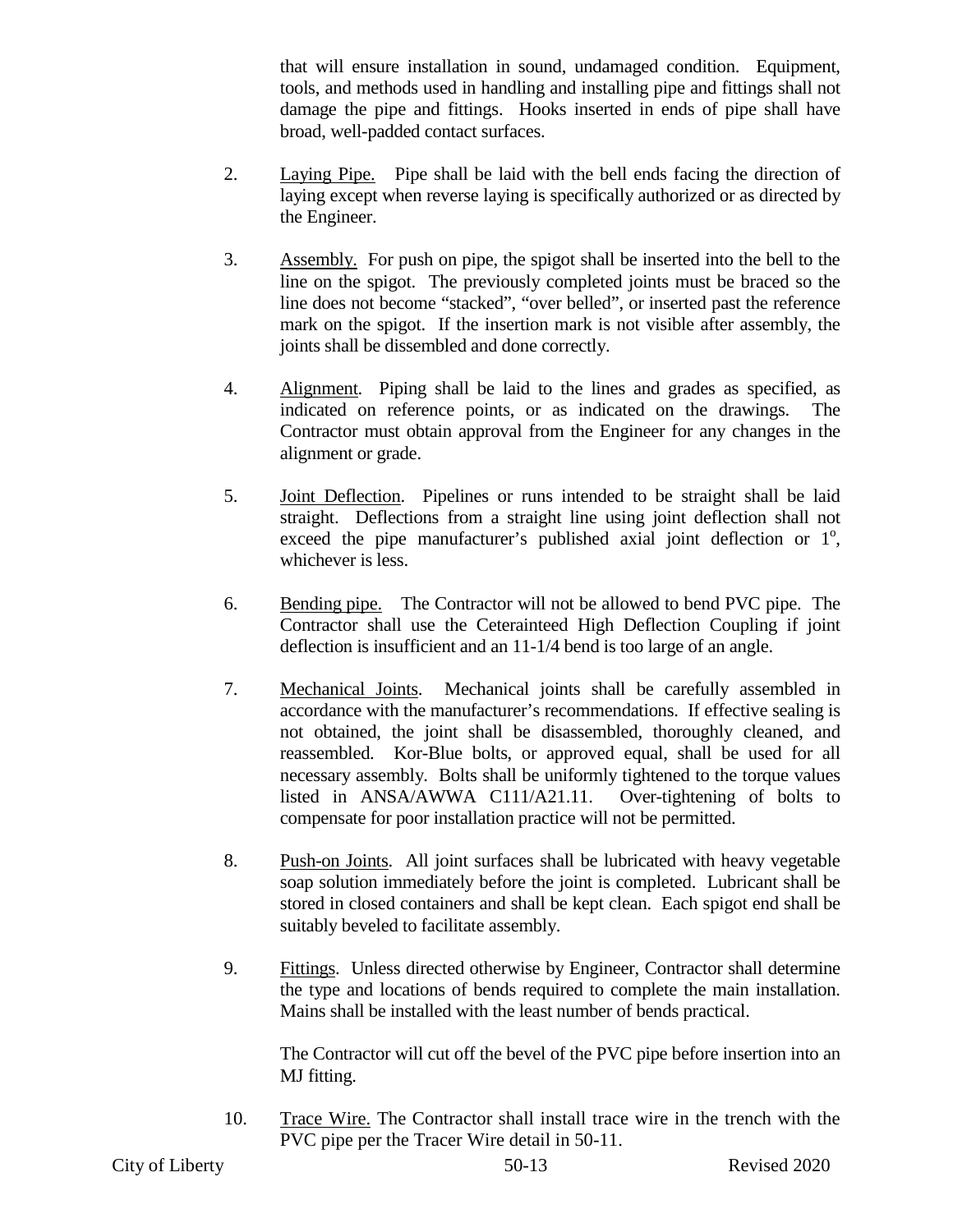11. Thrust Restraint for PVC. Certa-lok restrained joint PVC shall be used or installed using the EBBA Iron 1900 Series restraint harness or approved equal according to the manufacturer's recommendations.

Thrust restraint devices shall be provided on all pipe installed in encasement pipes and installed for street crossings.

- 12. Reaction Anchorage and Blocking. Where thrust restraint devices are inappropriate or when directed by the Engineer, concrete thrust blocks, thrust collars, or gravity blocks shall be used to prevent movement of the pipe caused by internal pressure. Reaction Anchorages and Blocking are covered in the Thrust Restraint section and should be installed according to Thrust Block detail 50-7.
- 13. Cutting Pipe. PVC cutting shall be done in a neat manner, without damage to the pipe. Cuts shall be smooth, straight, and at right angles to the pipe axis. After cutting, the end of the pipe shall be deburred to remove the PVC shavings. The cut ends of push-on joint pipe shall be suitably beveled as necessary to provide proper installation.When cutting pipe with couplings, mark the field cut pipe at the same distance in as the mark appeared on the original full-length pipe section.
- 14. Cleaning. The interior of all pipe and fittings shall be thoroughly cleaned of foreign matter before being installed and shall be kept clean until the work has been accepted. Such surfaces shall be wire brushed, if necessary, wiped clean, and kept clean until jointing is completed.

# D. HDPE Pipe.

1. Handling. HDPE pipe and fittings shall be handled to insure installation in a sound undamaged condition.

During loading, transportation and unloading, every precaution shall be taken to prevent injury to the pipe. No pipe shall be dropped from cars or trucks, or allowed to roll down slides without proper retaining ropes. During transportation each pipe shall rest on suitable pads, strips, skids, or blocks securely wedged or tied in place. Any pipe that is scratched more than 10% of the wall thickness shall not be used.

2. Laying Pipe. HDPE pipe shall not be installed when trenches or weather conditions are not suitable for such work.

HDPE pipe shall be installed in a trench with engineered embedment and backfill per the Excavation and Trenching section, except the bedding material particle size shall not exceed  $\frac{1}{2}$  inch for pipe smaller than 4 inches in diameter. The bedding material may be sliced in around the pipe.

3. Fusion. Sections of polyethylene pipe should be joined into continuous lengths on the jobsite above ground. The preferred joining method shall be the butt fusion method. The butt fusion equipment used in the joining procedures should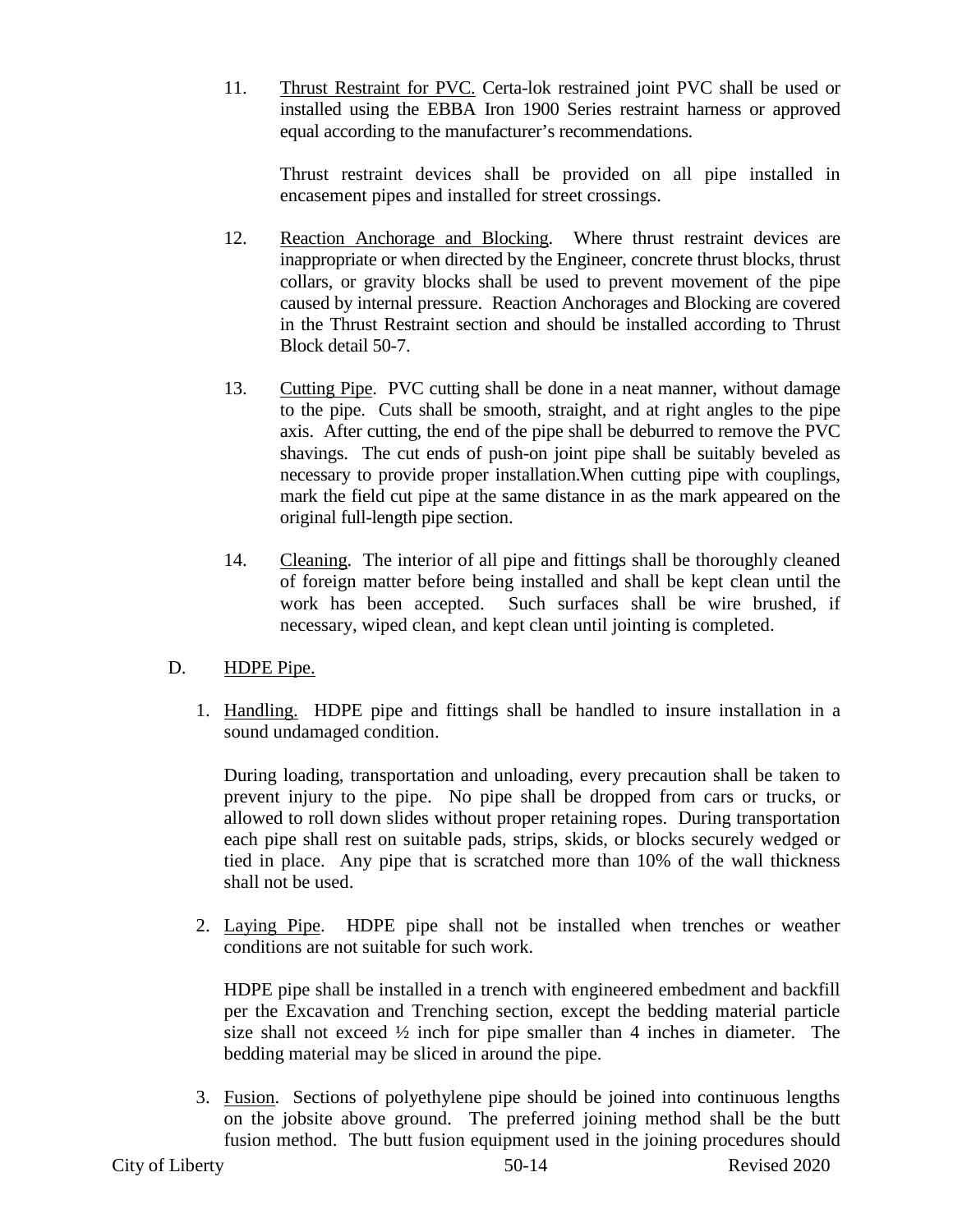be capable of temperature requirements of 400 degrees Farenheit, alignment, and an interfacial fusion pressure of 75 PSI.

Electrofusion couplings shall be used when butt fusion equipment cannot be used. Electrofusion coupling assembly shall be completed as scribed in the attachment at the end of this section.

Socket fusion, hot gas fusion, threading, solvents, and epoxies will not be used to join HDPE pipe.

The operator of the butt fusion or electrofusion machine shall be trained and certified by the fusion equipment supplier to operate the fusion machine.

4. Trace Wire. The Contractor shall install trace wire in the trench with the HDPE pipe per the Tracer Wire detail in 50-11.

5005 TRACER WIRE SYSTEM AND DETECTION MARKING TAPE. Tracer wire and detection tape shall be installed on all plastic sanitary sewer mains and service lines within the public right-of-way per Section 9100 Tracer Wire Pipe Detection System.

5006 CONNECTION TO EXISTING MAINS. The Contractor shall furnish and install all fittings necessary to join the existing and new water mains as shown on the plans.

No connections to existing mains shall be started without prior approval of the Engineering Department, and each connection with an existing main shall be made at a time and under conditions which will least interfere with service to customers affected thereby.

In all cases where it is necessary to take an existing main or service line out of service in order to accomplish the work to the performed, the Contractor shall notify the Engineering Department at least twenty-four (24) hours in advance as to the approximate length of time the main or service line will be out of service. The contractor shall also be responsible for notifying all customers to be affected by loss or interruption of service by means of printed information sheets (door hangers, furnished by the City) forty-eight (48) hours in advance of taking the main or service line out of operation.

When the closing of a valve to make the connections affects a customer who cannot be without service, the Contractor shall arrange to supply a temporary service and schedule the time, which is most convenient to the customer for making the connection to the existing mains.

Facilities shall be provided for properly dewatering and for disposal of all water removed from the dewatered lines and excavations without damage to adjacent property.

5007 POLYETHYLENE ENCASEMENT. Polyethylene encasement shall be used around all mechanical connections, including mechanical joints, valves and fire hydrant assemblies. Polyethylene protection shall be installed in accordance with ANSI/AWWA C105/A21.5, Method A. Preparation of the pipe fittings shall include, but is not limited to, removing lumps of clay, mud, cinders, etc., prior to installation. Where pipe is also embedded or encased in concrete, the polywrap shall be installed over the pipe fittings prior to placing the concrete.

# 5008 SETTING VALVES, FITTINGS AND HYDRANTS.

City of Liberty 50-15 Revised 2020 A. Valves and Fittings. All valves, fittings, plugs and caps shall be set and joined to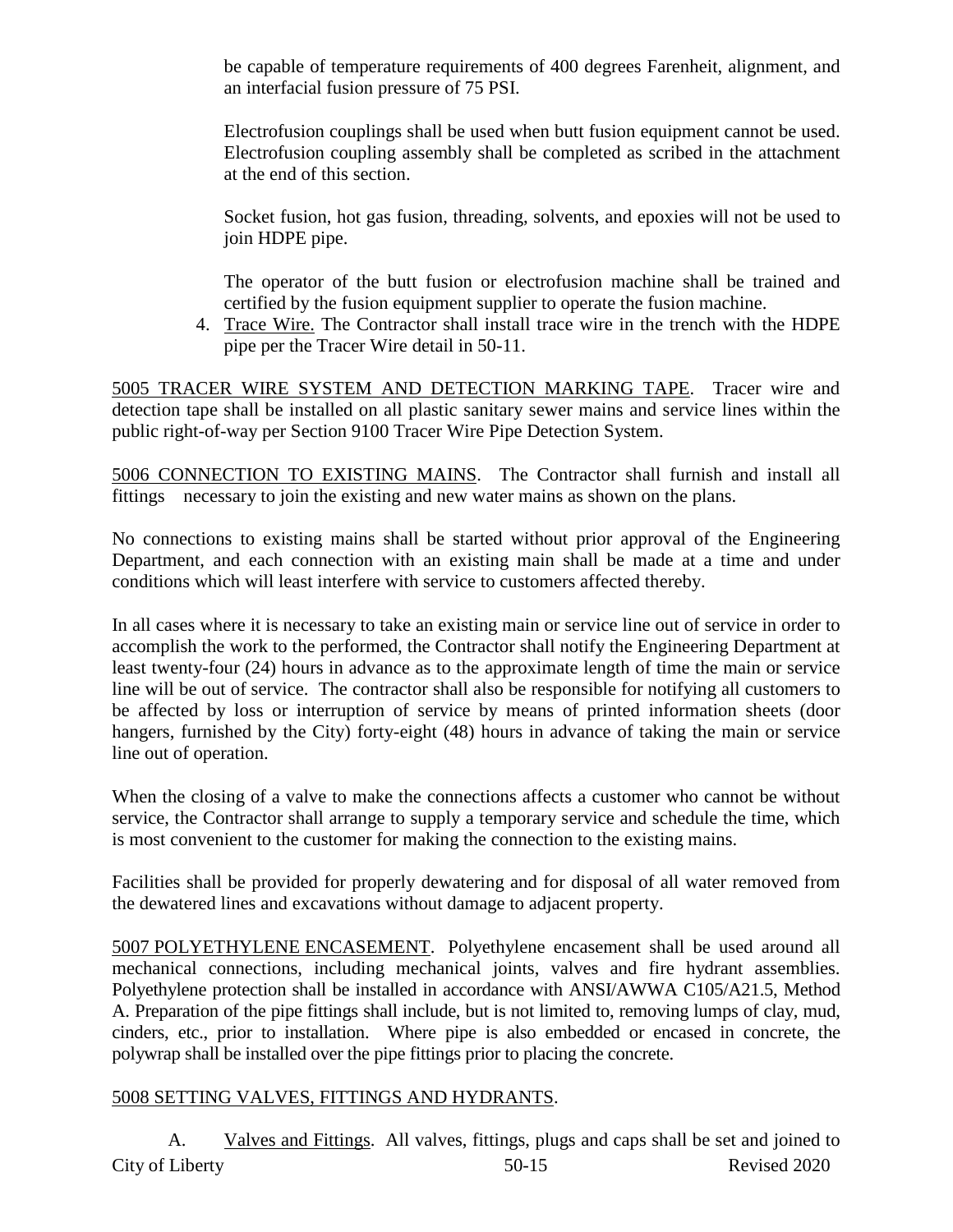the pipe in the manner heretofore specified for cleaning, laying and joining pipe, except that large valves may require special support so that the pipe will not be required to support the valve weight.

Each valve shall be inspected before installation to ensure that all foreign substances have been removed from within the valve body, and shall be opened and closed to see that all parts are in first-class working condition. Gate valves shall be set vertical in the horizontal pipeline. Valves and pipe shall be supported in such a manner as to prevent stress in either with no deflection in the valve/pipe joint.

Valve boxes and lids shall be installed at each valve and shall be supported and maintained centered and plumb over the operating nut of the valve. The valve box shaft shall not transmit shock or stress to the valve. Install valve box covers flush with the surface of the finished area or as directed by the Engineer.

All bends and tees shall be provided with thrust blocks of plain concrete, as specified. All dead ends on new mains shall be closed with plugs or caps suitably restrained to prevent blowing off under test pressure.

B. Hydrants. All new hydrant installations shall be as shown on the plans or Standard Drawings and shall include all necessary excavation and backfill to make the installation complete.

Each hydrant shall be inspected before installation for direction of opening, nozzle size and threading, nozzle caps and chains, operating nut, and cap nut dimensions, tightness of pressure-containing bolting, cleanliness of inlet elbow and weep hole openings, and handling damage and cracks. Defective hydrants shall be corrected or replaced.

All hydrants shall stand plumb. The weep holes of the hydrant shall be kept clear and free to drain. The areas around each hydrant and hydrant valve shall be thoroughly compacted to prevent settlement of these areas.

Hydrants shall be set to a grade that allows their proper operation. Traffic hydrants with breakaway joint must be set with the joint above the ground line. Hydrants behind curbs shall be placed with the hydrant centerline at least 30 inches from the back of curb. Hydrants shall be rotated so as to have the pumper nozzle facing the street or rotated to face any direction as required by the Engineer.

### 5009 THRUST RESTRAINTS

- A. Hydrants. The back of the base elbow of each hydrant shall be braced against a sufficient area of unexcavated earth or rock and be restrained by suitable restrained joints as shown on the plans or the Standard Drawings.
- B. Fittings. All plugs, caps, tees, bends and other fittings, unless otherwise specified, shall be provided with reaction blocking or suitable restrained joints as shown on the plans or Standard Drawings.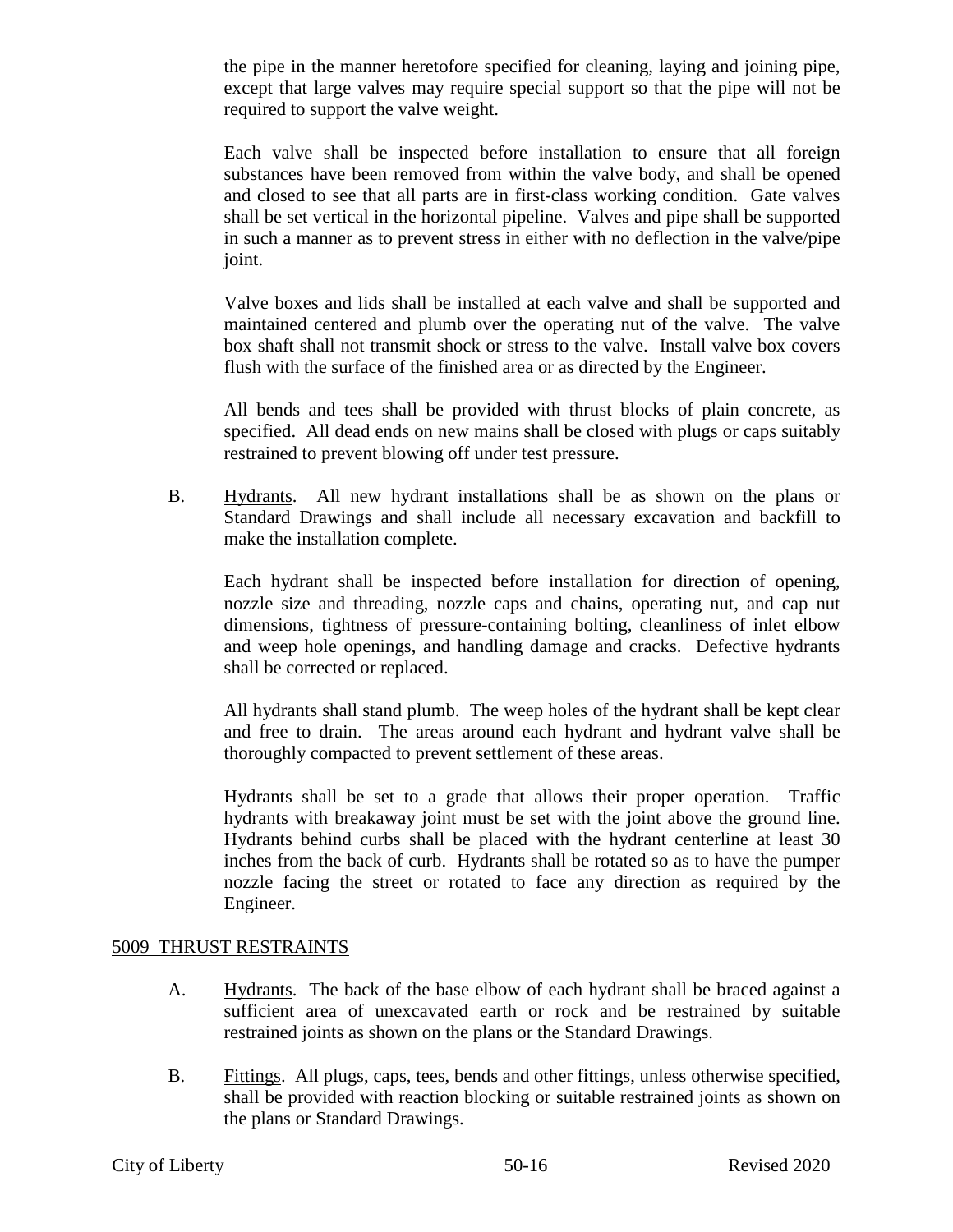- C. Thrust Blocks. Vertical and horizontal reaction blocking shall be concrete as specified herein. Thrust blocks shall be installed between solid ground and the fitting to be restrained. Concrete shall be located to contain the resultant thrust force and permit access to pipe and fitting joint for repairs and installed according to the Thrust Block detail 50-7. All nuts and bolts shall be protected with polyethylene encasement to prevent covering or contaminating with concrete.
- D. Restrained Joints. Restrained push-on or mechanical joints, mechanical joint anchoring fittings, and Meg-A-Lug retainer glands may be used in lieu of concrete thrust blocking if so indicated on the plans or approved by the Engineer.

5010 TRENCH BACKFILLING. Compacted backfill shall be required for the full depth of the trench above the embedment where beneath structures, street, road, or highway right-of-way or abutting easements, driveways, walks, parking areas, and at all locations shown on the plans or as directed by the Engineer during the progress of the work.

The top portion of the backfill beneath established sodded areas shall be finished with at least twelve (12) inches of topsoil corresponding to, or better than, that underlying adjoining sodded areas. The Engineer prior to placement shall approve topsoil, and unless otherwise directed, shall be material previously excavated and stockpiled for the purpose during excavating and grading operations. Grades on areas to receive topsoil shall be established and maintained as a part of the grading operations. Immediately prior to dumping and spreading topsoil, the surface shall be loosened by disking or scarifying to a depth of two (2) inches to permit bonding of the topsoil to the underlying surface.

At the option of the Contractor, compacted backfill may be job-excavated material or material obtained "off-site" except that all street crossings shall be backfilled with MoDOT Type I rock, or on-site material provided testing is performed in one (1) foot lifts in the trench four (4) feet back of curb to four (4) feet back of curb. Job-excavated material may be used for compacted backfill (outside of Street Right of Ways) when the job-excavated material is finely divided and free from debris, organic material, cinders, or other corrosive material, and stones larger than three (3) inches in greatest dimension. Large masses of moist, stiff clay shall not be used. Jobexcavated material shall be compacted to ninety-five (95) percent of maximum density at optimum moisture content as determined by ASTM D698 when the test is appropriate, or to seventy (70) percent relative density as determined by ASTM D2049 when that test is appropriate.

The method of compaction and the equipment used shall be appropriate for the material to be compacted and shall not transmit damaging shocks to the pipe.

The combination of the thickness of the layer, the method of compaction and the type of compaction equipment used shall be at the discretion of the Contractor subject to obtaining the densities as specified above.

Backfill shall not be placed when material contains frost, is frozen, or a blanket of snow prevents proper compaction. Backfill shall not contain waste material, organic material, or debris of any kind.

Trench backfill above pipe embedment in locations other than those specified shall be compacted to ninety (90) percent of maximum density at optimum moisture content as determined by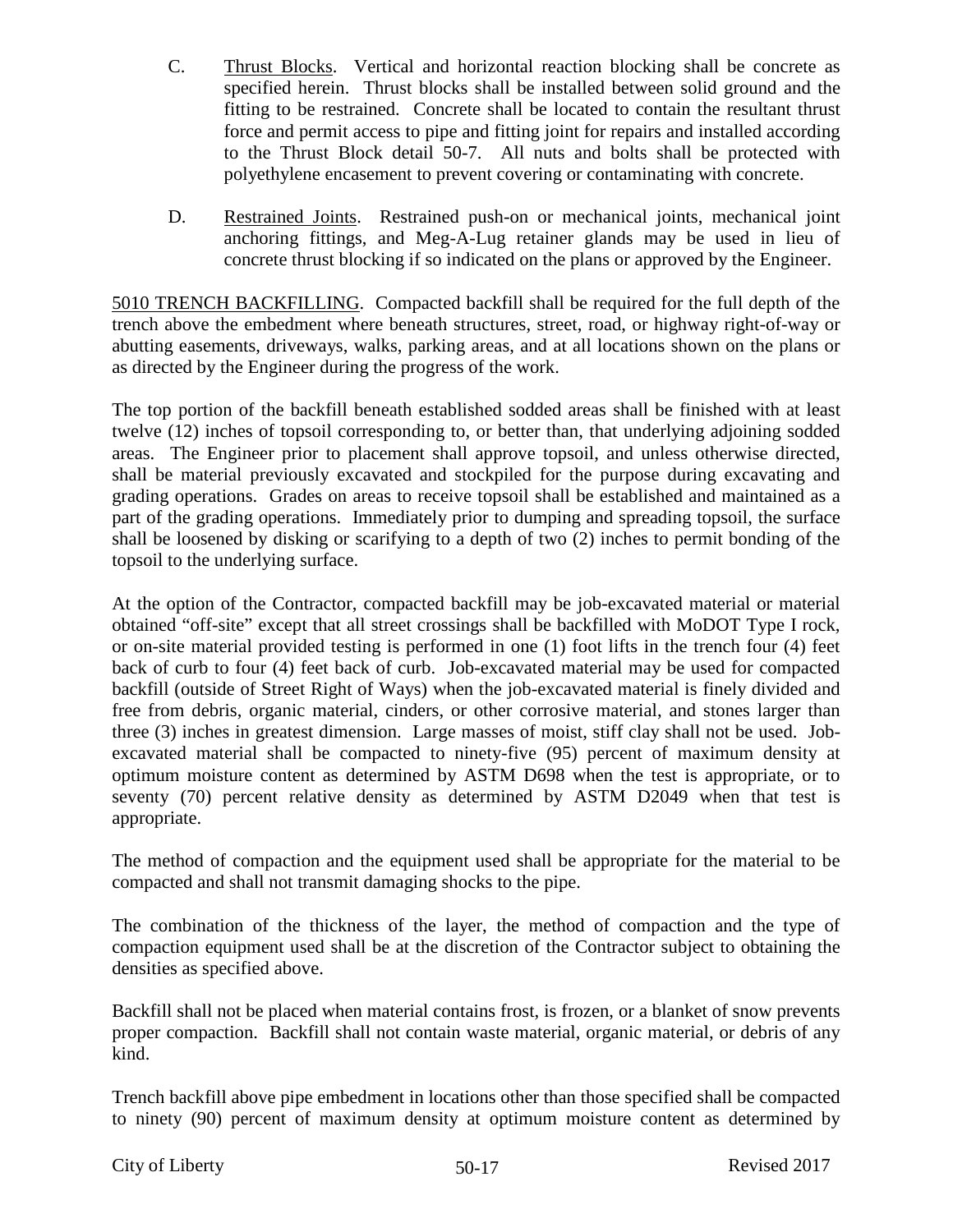ASTM D698, unless otherwise permitted by the City Engineer.

Uncompacted earth backfill material to be placed above embedment shall be free of brush, roots more than two (2) inches in diameter, debris, cinders, or other corrosive material, and junk, but may contain rubble and detritus from rock excavation, stones, and boulders in certain portions of the trench depth. Uncompacted backfill material above embedment may be placed by any method acceptable to the Engineer which will not impose excessive concentrated or unbalanced loads, shock, or impact on and which will not result in displacement of installed pipe. Uncompacted backfill shall be placed to the extent necessary to prevent excessive future settlement.

Compact masses of stiff clay or other consolidated material more than one (1) cubic foot in volume shall not be permitted to fall more than five (5) feet into the trench unless cushioned by at least two (2) feet of loose backfill above pipe embedment.

No uncompacted trench backfill material containing rocks, or rock excavation detritus, shall be placed in the upper eighteen (18) inches of the trench except with specific permission of the Engineer, nor shall any stone larger than eight (8) inches in its greatest dimension be placed within three  $(3)$  feet of the top of pipe.

5011 DENSITY TESTING. At the option of the Engineer, in-place field density testing to determine compliance with specified compaction requirements may be performed using a nuclear moisture-density measuring device. The laboratory shall furnish field results to the inspector immediately. If, as a result of this field-testing, the engineer determines that further compaction is required, the Contractor shall revise his compaction procedures to obtain the results specified.

5012 DRAINAGE MAINTENANCE. Trenches across roadways, driveways, walks, or other traffic ways adjacent to drainage ditches or water courses shall not be backfilled prior to completion of backfilling the trench on the upstream side of the traffic way, to prevent impounding water after the pipe has been laid. Bridges and other temporary structures required to maintain traffic across such unfilled trenches shall be constructed and maintained by the contractor. Backfilling shall be done so that water will not accumulate in unfilled or partially filled trenches. All material deposited in roadway ditches or other watercourses crossed by the line of trench shall be removed immediately after backfilling is completed and the original section, grades, and contours of ditches or watercourses shall be restored. Surface drainage shall not be obstructed longer than necessary.

5013 DISPOSAL OF EXCESS EXCAVATED MATERIALS. Except as otherwise permitted, all excess excavated materials shall be disposed of away from the site of work at a site approved by the Engineer, unless otherwise specified in the plans. Broken concrete and other debris resulting from pavement or sidewalk removal, excavated rock in excess of the amount permitted to be and actually installed in trench backfill, junk, and debris encountered in excavation work and other similar waste materials shall be disposed of away from the site of the work.

Excess earth from excavations located in unimproved property shall be distributed directly over the pipe trench and within the pipeline right-of-way to a maximum depth of six (6) inches above the original ground surface elevation at and across the trench and sloping uniformly. Drag with blade machine or other suitable tool to a smooth, uniform surface without obstructing drainage at any point. Wasting of excess excavated material in the above manner will not be permitted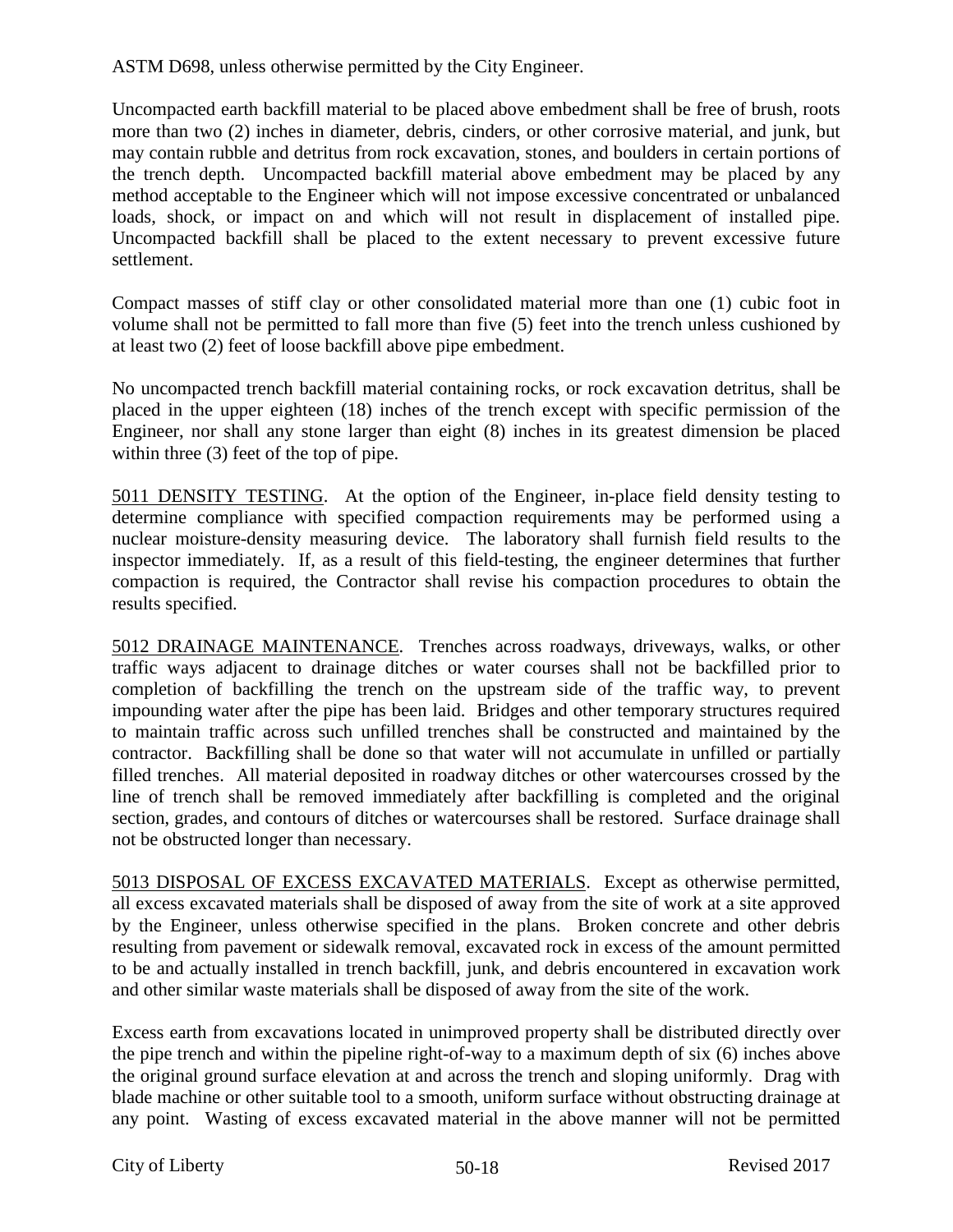where the line of trench crosses or is within a railroad, public road, or highway right-of-way. The disposal of waste and excess excavated materials, including hauling, handling, grading, and surfacing shall be a subsidiary obligation of the contractor and no separate payment will be made therefore.

5014 SETTLEMENT. The contractor shall be responsible for all settlement of backfill, fills and embankments, which may occur within two (2) years of time after final acceptance of the contract under which the work was performed.

The Contractor guaranteeing the maintenance of the construction under which the contract was performed shall furnish a suitable maintenance bond in an amount approved by the City Engineer to the City of Liberty. Said bond shall remain in effect for the period mentioned above from the date of completion and acceptance of the work by the City.

### 5015 DISINFECTION AND TESTING.

A. Disinfection. After installation, the entire main shall be flushed and disinfected by chlorination. Flushing shall be carried out until turbidity-free water is obtained from all points along the main.

Immediately prior to disinfection, the main to be disinfected shall be flushed at the maximum velocity, which can be developed. The flushing velocity shall be at least 2.5 feet per second.

All flushing work shall be done in the presence of the Engineer. The contractor shall notify the Engineer at least 24 hours in advance of the times and places at which flushing work is to be done.

1. Chlorination by the Contractor shall conform to AWWA C651 and be performed using a 1 percent chlorine solution prepared from granular calcium hypochlorite (1 pound of HTH per 8 gallons of water). Water entering the new main shall receive a dose of the chlorine solution fed at a constant rate such that the water will have not less than 50 mg/l free chlorine.

| <b>Pipe Diameter</b> | <b>1 percent Chlorine Solution</b> |  |  |  |  |  |
|----------------------|------------------------------------|--|--|--|--|--|
| (in)                 | (gal)                              |  |  |  |  |  |
|                      | 0.16                               |  |  |  |  |  |
| 6                    | 0.36                               |  |  |  |  |  |
| 8                    | 0.65                               |  |  |  |  |  |
| 10                   | 1.02                               |  |  |  |  |  |
| 12                   |                                    |  |  |  |  |  |

#### **Chlorine Required to Produce 50 mg/l Concentration in 100 feet of Pipe**

2. The chlorinated water shall be retained in the main for at least 24 hours, during which time all valves and hydrants in the section treated shall be operated in order to disinfect the appurtenances.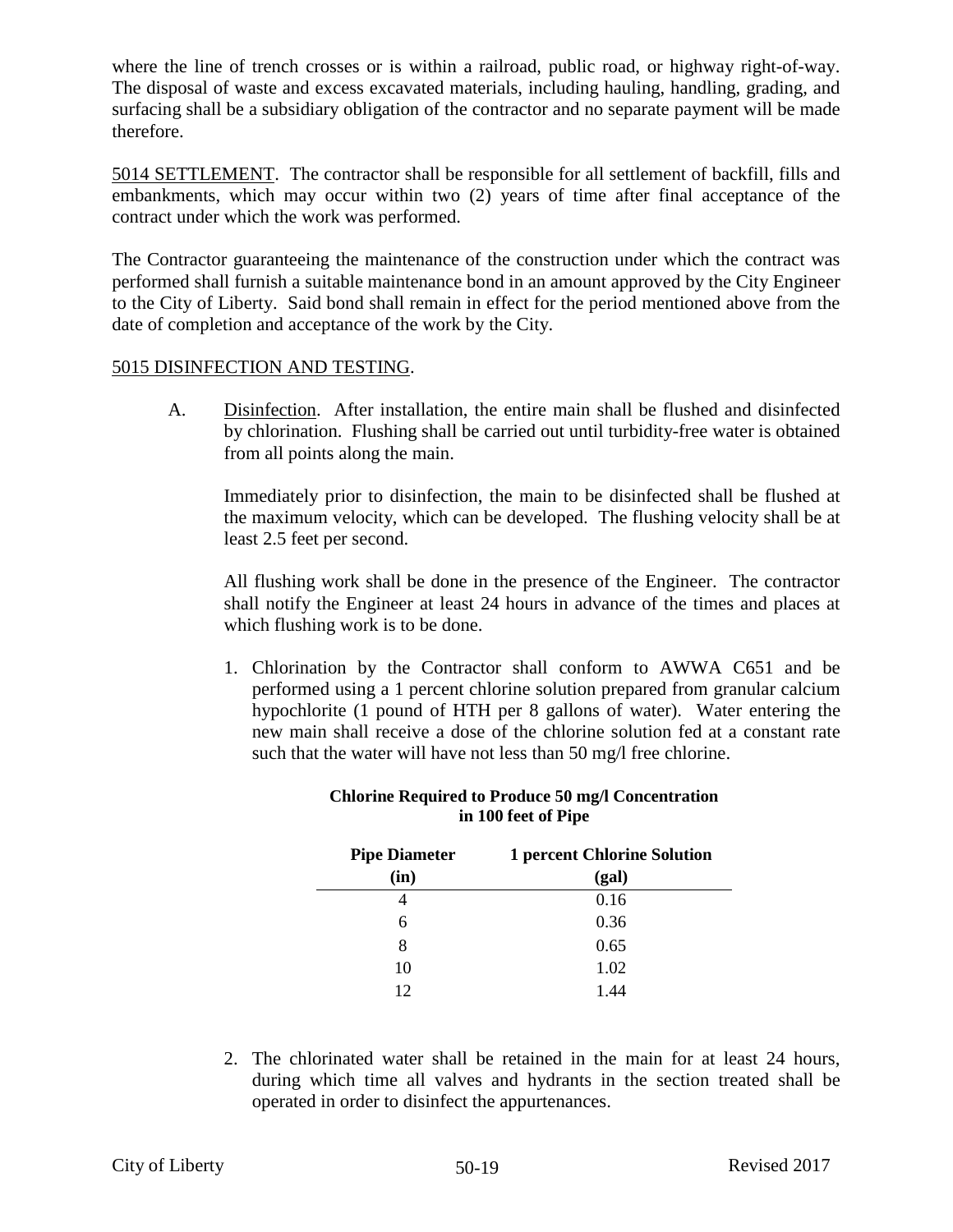- 3. At the end of the 24-hour period, the treated water in all portions of the main shall have a residual of not less than 10 mg/l free chlorine.
- 4. Mains shall be flushed prior to placing in service. The water shall be disposed of without damage to public or private property. Disposal of Heavily-Chlorinated Water: The heavily-chlorinated flush water shall be dechlorinated in a manner complying with AWWA C651.

 Pounds of Chemicals Required to Neutralize Various Residual Chorine Concentrations in 100,000 gal of water:

| <b>Residual Chlorine</b><br><b>Concentration</b><br>(mg/L) | Sulfur<br><b>Dioxide</b><br>(SO <sub>2</sub> ) | Sodium<br><b>Bisulfate</b><br>(NaHSO <sub>3</sub> ) | Sodium<br><b>Sulfite</b><br>$(Na_2SO_3)$ | Sodium<br><b>Thiosulfate</b><br>$(Na_2S_2O_35H_2O)$ |
|------------------------------------------------------------|------------------------------------------------|-----------------------------------------------------|------------------------------------------|-----------------------------------------------------|
|                                                            | 0.8                                            | 1.2                                                 | 1.4                                      | 1.2                                                 |
|                                                            | 1.7                                            | 2.5                                                 | 2.9                                      | 2.4                                                 |
| 10                                                         | 8.3                                            | 12.5                                                | 14.6                                     | 12.0                                                |
| 50                                                         | 417                                            | 62.6                                                | 73.O                                     | 60.0                                                |

- 5. Following the flushing of the mains, water samples shall be taken from the new main and tested by the City for bacteria. In accordance with AWWA Standard 651, additional samples shall be taken at least 24 hours later and tested by the City for bacteria. No less than three (3) sample points shall be installed on any water main. A corporation cock with a copper-tube gooseneck assembly shall be used at all line sampling locations. Locations shall be as follows:
	- a. Within fifty (50) feet of the beginning of the pipeline, mid-way in the pipeline, and within fifty (50) feet of the end of the pipeline.
	- b. Sample points shall be located at a minimum of every one thousand (1000) feet in addition to the locations at the beginning and end of the line, in addition to which sample points shall be located on all branch lines.
- 6. The contractor shall repeat disinfection procedure should initial treatment fail to yield satisfactory results.
- B. Pressure and Leakage Testing of Water Mains. All newly installed mains must be pressure and leakage tested prior to final acceptance. This memorandum provides recommended standards for pressure and leakage testing ductile iron and PVC water mains. These recommendations closely follow relevant AWWA Standards and industry specifications. The applicable AWWA Standards are C600 for ductile iron mains and C605 for PVC mains, or their most recent revision. Pressure and leakage testing requirements for materials other than ductile iron or PVC will be determined on a case-by-case basis. Alternate pressure and leakage criteria for ductile iron or PVC mains are acceptable provided they are shown to be at least as stringent as the criteria presented in this memorandum or most recent revision of applicable AWWA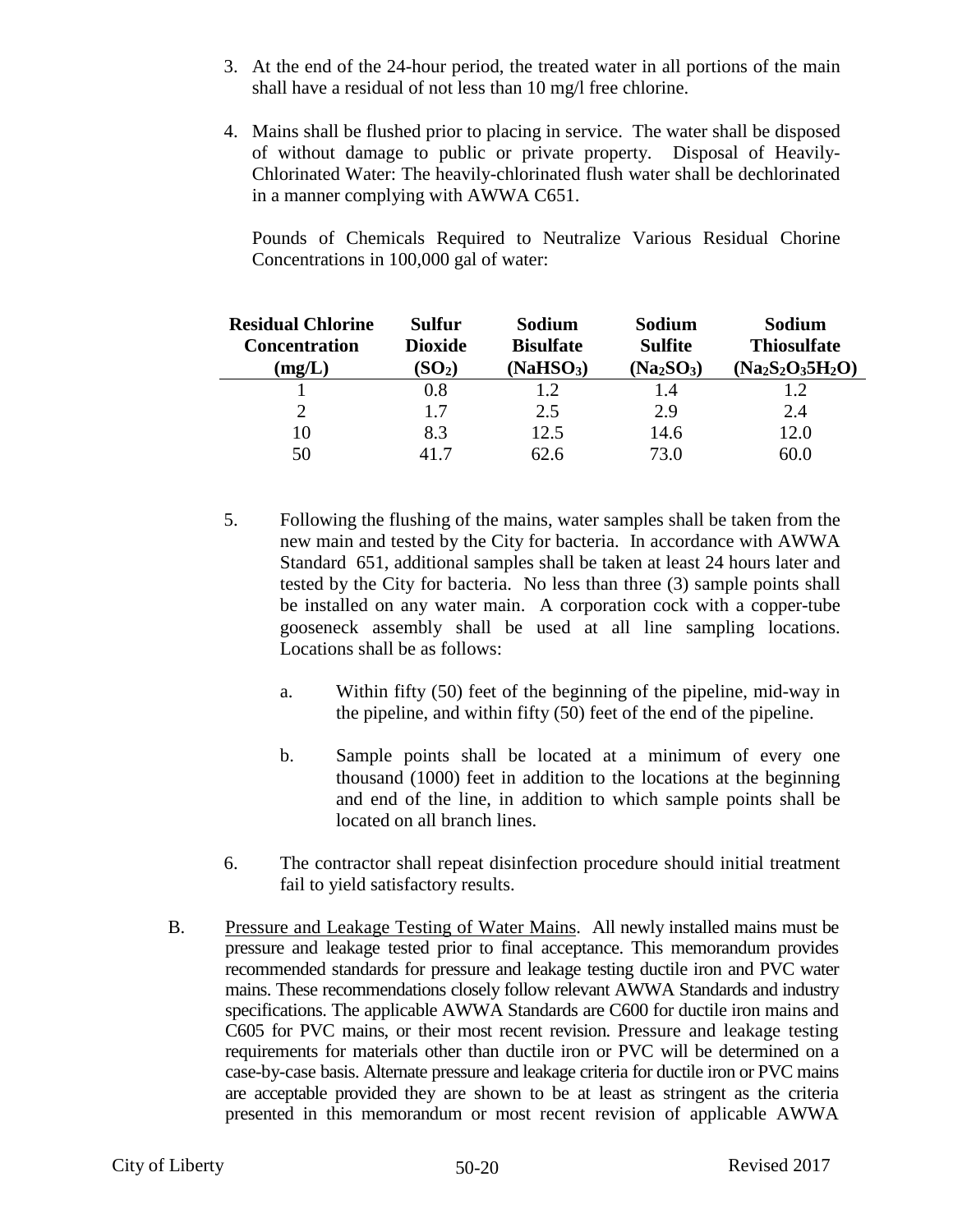#### Standards.

Simultaneous or separate pressure and leakage tests may be performed. The test durations and pressures for each option are specified in Table 1. If separate tests are made, the pressure test should be conducted prior to the leakage test.

| Procedure                                  | <b>Test Pressure</b>                                                                                                         | <b>Duration of Test</b> |  |  |  |
|--------------------------------------------|------------------------------------------------------------------------------------------------------------------------------|-------------------------|--|--|--|
| Simultaneous Pressure $\&$<br>Leakage Test | 150% of working pressure* at<br>point of test, but not less than<br>125% of normal working pressure<br>at highest elevation. | 2 Hours                 |  |  |  |
| Separate Pressure Test                     | 150% of working pressure* at<br>point of test, but not less than<br>125% of normal working pressure<br>at highest elevation. | 1 Hour                  |  |  |  |
| Separate Leakage Test                      | 150% of working pressure* of<br>segment tested.                                                                              | 2 Hours                 |  |  |  |

**TABLE 1 – PRESSURE AND LEAKAGE TEST METHODS** 

\* Working pressure is defined as the maximum anticipated sustained operating pressure. However, in no case shall the test pressure exceed the pressure rating for the pipe, valves, appurtenances, or thrust restraints.

1. Pressure Test. The purpose of the pressure test is to locate defects in materials or workmanship. Before testing, the pipeline must be backfilled and braced sufficiently to prevent movement under pressure.

If concrete thrust blocks are used, sufficient time must be allowed before testing to ensure that the concrete has cured sufficiently. The test ends also should be restrained to withstand thrusts potentially developed under the test pressures.

A pressure test should be conducted at 150 psi in the line. Care must be taken not to exceed the pressure rating of pipes, valves, fittings, thrust restraints, or other appurtenances. Pressures in the main may exceed the specified test pressure if the water pressure is read from a gauge located at a high point in the main.

Potable water is introduced into the main through a temporary connection to a hydrant, corporation stop in the new main, or valved connection with the existing line. While filling the new main, air must be expelled from the pipeline by venting through service connections, hydrants, or air-release valves. Corporation stops may be required at high points in the line if there are insufficient valves to release air from the main. It is important to completely expel air from each section of the main to be tested. Compressed entrapped air may amplify surges within the main or cause erroneous pressure test results.

After filling the main with water and expelling air, a pump is utilized to increase the water pressure within the line up to the required test pressure and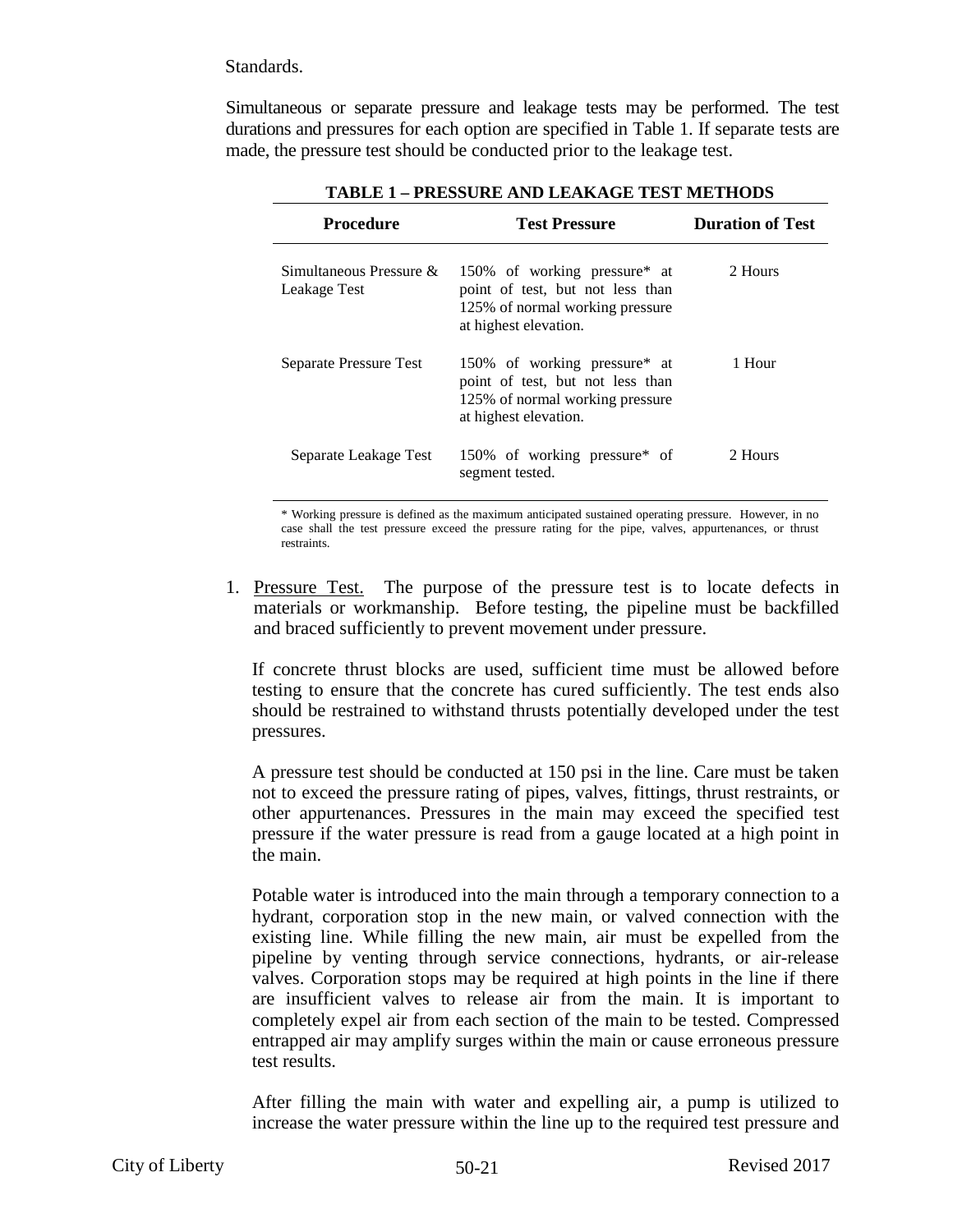to maintain that pressure for the required duration (See Table 1). An accurate method for measuring the amount of water pressure within the line must be provided. A key criterion for the pressure test is that the measured water pressure within the main (after reaching the required test pressure) should not vary by more than 5 psi during the duration of the test. While the line is under pressure, the system and all exposed pipe, fittings, valves, and hydrants should be examined for leakage. Any damaged or defective pipe, fittings, valves, hydrants, or joints should be repaired or replaced and the pressure test repeated until satisfactory results are obtained.

2. Leakage Test. The purpose of the leakage test is to establish that the section of main being tested, including all joints, fittings and other appurtenances, will not leak or that leakage is within acceptable limits. If the leakage test is to be performed simultaneously with the pressure test, the system should be allowed to stabilize at the test pressure before conducting the leakage test.

Equipment necessary for conducting the leakage test includes a pump equipped with a make-up reservoir and a pressure gauge for measuring water pressure in the main. In addition, there must be an accurate method for measuring the quantity of water pumped into the main being tested. Methods used to measure water volume include a calibrated make-up reservoir, a calibrated positivedisplacement pump, or a water meter.

The specified test pressure for the leakage test is the same as for the pressure test (See Table 1) and the test should be conducted for at least 2 hours in duration. Leakage is defined as the quantity of water that must be supplied into the main in order to maintain the water pressure within 5 psi of the specified test pressure after the pipe has been filled with water and air expelled. No pipe installation will be acceptable if the leakage is greater than that determined by the following formulas:

For PVC or DIP:

$$
L = \frac{\text{SD}\sqrt{\text{P}}}{148,000}
$$

where,

 $L =$  allowable leakage, in gallons per hour

 $S =$  length of pipe tested, in feet

 $D =$  nominal diameter of the pipe, in inches

 $P =$  average test pressure during the leakage test, in pounds per square inch

The above equation is based on a leakage rate of 10.5 gallons per day per mile per inch of nominal diameter of pipe. Leakage values determined by the above formula for 1000 feet of pipe are presented in Table 2.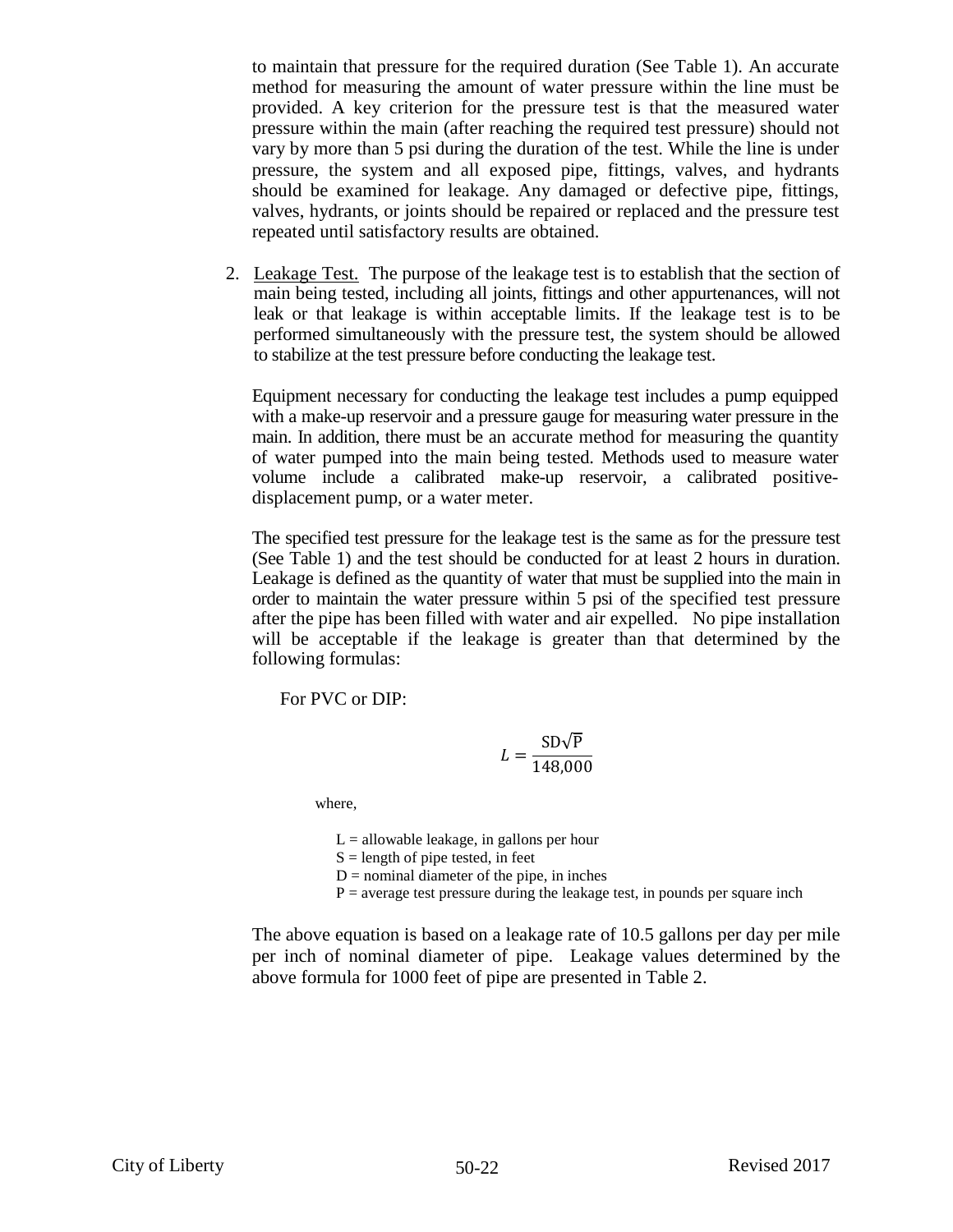| <b>Nominal</b><br><b>Pipe Size</b> | <b>Average Test Pressure in Pipeline, psi</b> |      |      |      |      |      |      |      |      |      |      |      |      |      |
|------------------------------------|-----------------------------------------------|------|------|------|------|------|------|------|------|------|------|------|------|------|
| (in)                               | 50                                            | 75   | 100  | 125  | 150  | 175  | 200  | 225  | 250  | 275  | 300  | 350  | 400  | 450  |
| $\mathbf{2}$                       | 0.10                                          | 0.12 | 0.14 | 0.15 | 0.17 | 0.18 | 0.19 | 0.20 | 0.21 | 0.22 | 0.23 | 0.25 | 0.27 | 0.29 |
| 3                                  | 0.14                                          | 0.18 | 0.20 | 0.23 | 0.25 | 0.27 | 0.29 | 0.30 | 0.32 | 0.34 | 0.35 | 0.38 | 0.41 | 0.43 |
| 4                                  | 0.19                                          | 0.23 | 0.27 | 0.30 | 0.33 | 0.36 | 0.38 | 0.41 | 0.43 | 0.45 | 0.47 | 0.51 | 0.54 | 0.57 |
| 6                                  | 0.29                                          | 0.35 | 0.41 | 0.45 | 0.50 | 0.54 | 0.57 | 0.61 | 0.64 | 0.67 | 0.70 | 0.76 | 0.81 | 0.86 |
| 8                                  | 0.38                                          | 0.47 | 0.54 | 0.60 | 0.66 | 0.72 | 0.76 | 0.81 | 0.85 | 0.90 | 0.94 | 1.01 | 1.08 | 1.15 |
| 10                                 | 0.48                                          | 0.59 | 0.68 | 0.76 | 0.83 | 0.89 | 0.96 | 1.01 | 1.07 | 1.12 | 1.17 | 1.26 | 1.35 | 1.43 |
| 12                                 | 0.57                                          | 0.70 | 0.81 | 0.91 | 0.99 | 1.07 | 1.15 | 1.22 | 1.28 | 1.34 | 1.40 | 1.52 | 1.62 | 1.72 |
| 14                                 | 0.67                                          | 0.82 | 0.95 | 1.06 | 1.16 | 1.25 | 1.34 | 1.42 | 1.50 | 1.57 | 1.64 | 1.77 | 1.89 | 2.01 |
| 16                                 | 0.76                                          | 0.94 | 1.08 | 1.21 | 1.32 | 1.43 | 1.53 | 1.62 | 1.71 | 1.79 | 1.87 | 2.02 | 2.16 | 2.29 |
| 18                                 | 0.86                                          | 1.05 | 1.22 | 1.36 | 1.49 | 1.61 | 1.72 | 1.82 | 1.92 | 2.02 | 2.11 | 2.28 | 2.43 | 2.58 |
| 20                                 | 0.96                                          | 1.17 | 1.35 | 1.51 | 1.66 | 1.79 | 1.91 | 2.03 | 2.14 | 2.24 | 2.34 | 2.53 | 2.70 | 2.87 |
| 24                                 | 1.15                                          | 1.40 | 1.62 | 1.81 | 1.99 | 2.15 | 2.29 | 2.43 | 2.56 | 2.69 | 2.81 | 3.03 | 3.24 | 3.44 |
| 30                                 | 1.43                                          | 1.76 | 2.03 | 2.27 | 2.48 | 2.68 | 2.87 | 3.04 | 3.21 | 3.36 | 3.51 | 3.79 | 4.05 | 4.30 |
| 36                                 | 1.72                                          | 2.11 | 2.43 | 2.72 | 2.98 | 3.22 | 3.44 | 3.65 | 3.85 | 4.03 | 4.21 | 4.55 | 4.86 | 5.16 |
| 42                                 | 2.01                                          | 2.46 | 2.84 | 3.17 | 3.48 | 3.75 | 4.01 | 4.26 | 4.49 | 4.71 | 4.92 | 5.31 | 5.68 | 6.02 |
| 48                                 | 2.29                                          | 2.81 | 3.24 | 3.63 | 3.97 | 4.29 | 4.59 | 4.86 | 5.13 | 5.38 | 5.62 | 6.07 | 6.49 | 6.88 |
| 54                                 | 2.58                                          | 3.16 | 3.65 | 4.08 | 4.47 | 4.83 | 5.16 | 5.47 | 5.77 | 6.05 | 6.32 | 6.83 | 7.30 | 7.74 |
| 60                                 | 2.87                                          | 3.51 | 4.05 | 4.53 | 4.97 | 5.36 | 5.73 | 6.08 | 6.41 | 6.72 | 7.02 | 7.58 | 8.11 | 8.60 |
| 64                                 | 3.06                                          | 3.75 | 4.32 | 4.83 | 5.30 | 5.72 | 6.12 | 6.49 | 6.84 | 7.17 | 7.49 | 8.09 | 8.65 | 9.17 |

#### **TABLE 2 - ALLOWABLE LEAKAGE (gal/hr) FOR 1000 FT OF GASKETED PVC OR DIP PIPE**

**Note: The allowable leakage for test sections with different diameters is the sum of the computed leakage for each pipe size.**

When testing against closed metal seated valves, an additional leakage per closed valve of 0.0078 gal/hr/in of nominal valve size is allowed.

Leakage less than the quantity specified by the above equation may be considered "allowable leakage" resulting from such factors as trapped air, take-up of restraints, and temperature variations during testing. However, observed leaks should be repaired regardless of leakage measurements through metering equipment.

A swift loss of water pressure in the main could be the result of a break in the line, major valve opening, loose mechanical joint bolts, missing or dislodged gasket, or inadequate thrust block. A slow loss of pressure in excess of allowable limits could be the result of minor problems such as a leaking valve or a corporation stop not completely shut off. In addition, air entrapped in the line can result in an apparent leakage in excess of the allowable limit.

Recommendations for avoiding minor leaks include the following:

- a. Vent all high points in the line by use of air release valves or corporation stops.
- b. Check all mechanical joint bolted connections.
- c. Cure thrust blocks before testing.
- d. Insure that exposed gasket grooves are properly cleaned before inserting gaskets.
- e. When inserting pipe into a mechanical joint or gasket joint, insure that the spigot end is squarely cut and beveled properly for the hub.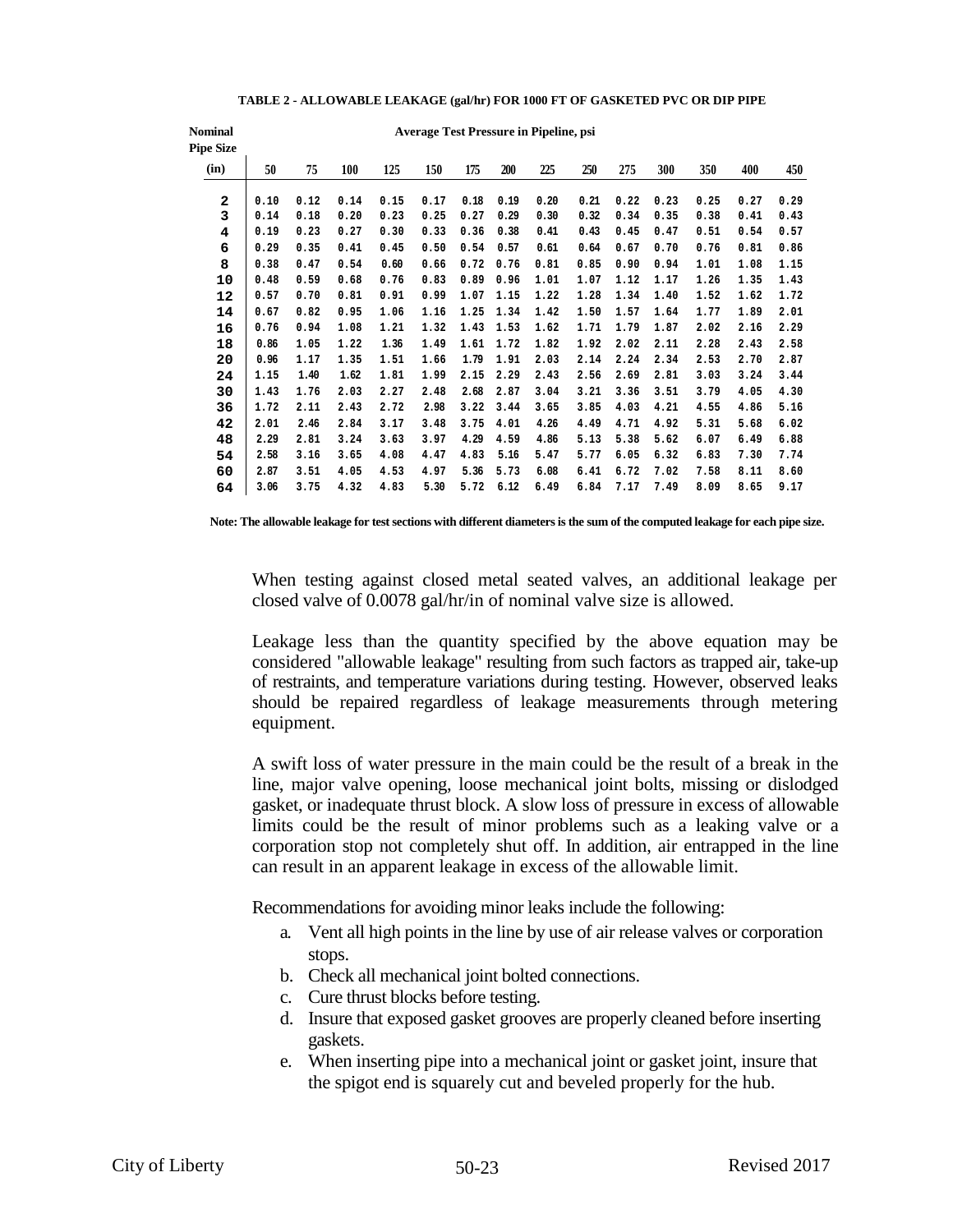One approach for determining if the apparent leakage is the result of air entrapped in a line is to immediately repeat the leakage test (i.e., continue the test for another two hours) and determine the amount of make-up water required to fill the line a second time. If this amount is significantly less than the first filling, the difference in apparent leakage is probably the result of air being present in the line. If no significant difference in make-up water is recorded, a leak is probable.

## 5016 SEPARATION OF WATER MAINS AND SANITARY SEWERS.

- A. General. The following factors should be considered in providing adequate separation:
	- a. Materials and type of joints for water and sewer pipes;
	- b. Soil conditions;
	- c. Service and branch connections into the water main and sewer line;
	- d. Compensating variations in the horizontal and vertical separations;
	- e. Space for repair and alterations of water and sewer pipes; and
	- f. Off-setting of water mains around manholes.
- B. Parallel Installation. Water mains shall be laid at least ten feet horizontally from any existing or proposed sewer. The distance shall be measured edge to edge. In cases where it is not practical to maintain a ten-foot separation, the department may allow deviation on a case-by-case basis, if supported by data from the design engineer. Such deviation may allow installation of the water main closer to a sewer, provided that the water main is laid in a separate trench or on an undisturbed earth shelf located on one side of the sewer and on either case, at such an elevation that the bottom of the water main is at least 18 inches above the top of the sewer. In areas where the recommended separations cannot be obtained, either the waterline or the sewer line shall be constructed of mechanical joint pipe or cased in a continuous casing.
- C. Crossings. Water mains crossing sewers shall be laid to provide a minimum vertical clear distance of 18 inches between the outside of the water main and the outside of the sewer. This shall be the case where the water main is either above or below the sewer. At crossings, the full length of water pipe shall be located so both joints will be as far from the sewer as possible but in no case less than ten feet. Special structural support for the water and sewer pipes may be required. In areas where the recommended separations cannot be obtained either the waterline or the sewer line shall be constructed of mechanical joint pipe or cased in a continuous casing that extends no less than ten feet on both sides of the crossing.
- D. Exceptions. Any variance from the specified separation distances in paragraphs 5016.B and 5016.C must be approved by the City Engineer.
- E. Force Mains. There shall be at least a ten-foot horizontal separation between water mains and sanitary sewer force mains and they shall be in separate trenches. In areas where these separations cannot be obtained, either the waterline or the sewer line shall be cased in a continuous casing.